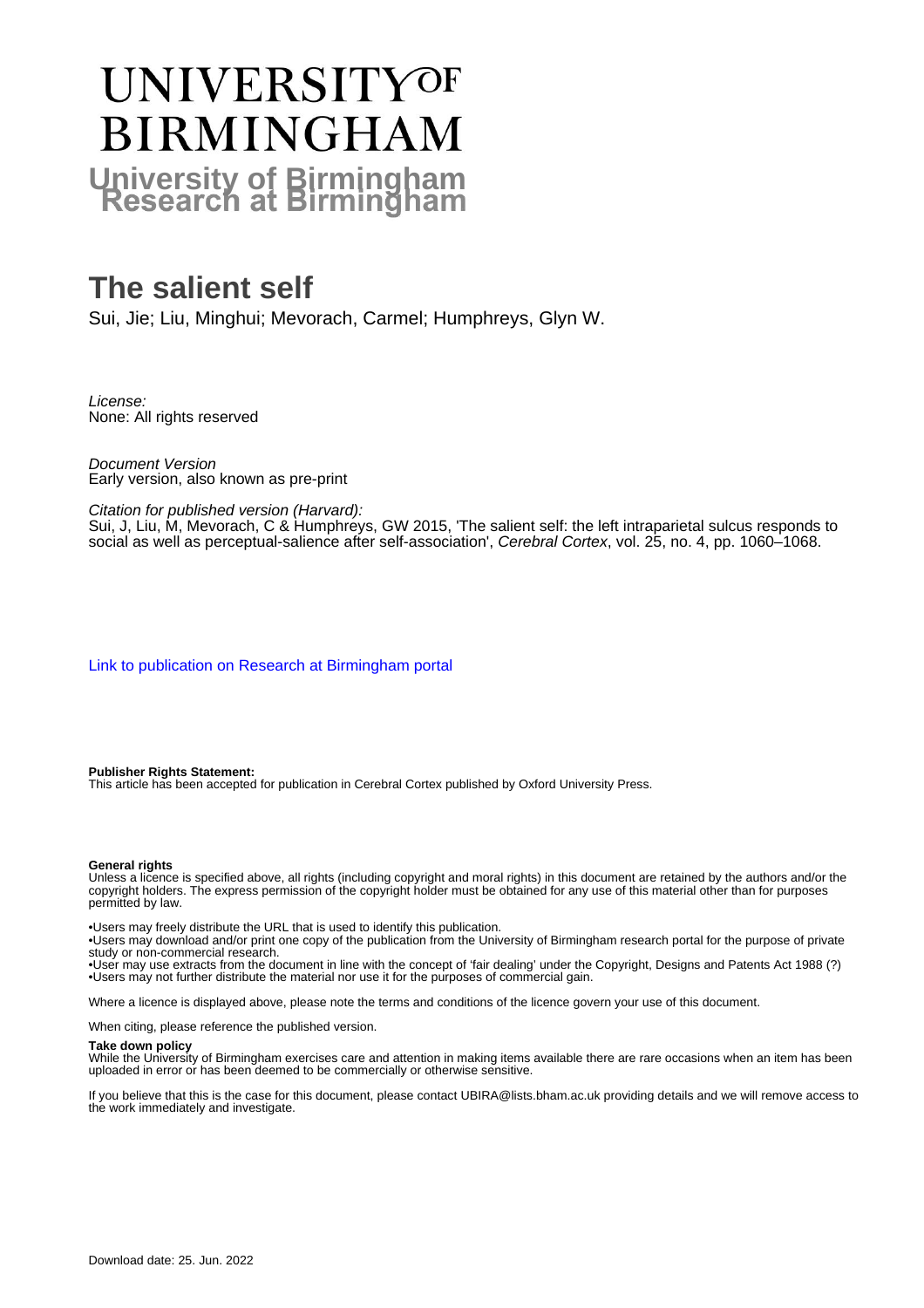#### **Running head: Self-association alters perceptual salience**

# **The salient self: The left intra-parietal sulcus responds to social as well as perceptualsalience after self-association**

Jie Sui<sup>1, 2</sup>, Minghui Liu<sup>3</sup>, Carmel Mevorach<sup>4</sup>and Glyn W. Humphreys<sup>2</sup>

## Affiliations:

1Department of Psychology and Center for Biomedical Imaging Research, Biomedical Engineering Department, School of Medicine, Tsinghua University, Beijing, 100084, China 2Department of Experimental Psychology, University of Oxford, Oxford, OX1 3UD, UK 3Department of Psychology, Northeast Normal University, Chuangchun, 130024, China 4School of Psychology, University of Birmingham, Birmingham B15 2TT, UK

Correspondence to: Jie Sui: jie.sui@gmail.com, +44(0)1865 618638 or Glyn W. Humphreys: glyn.humphreys@psy.ox.ac.uk, +44(0)1865 271356, who contributed equally to this work in terms of experimental design and writing up the paper.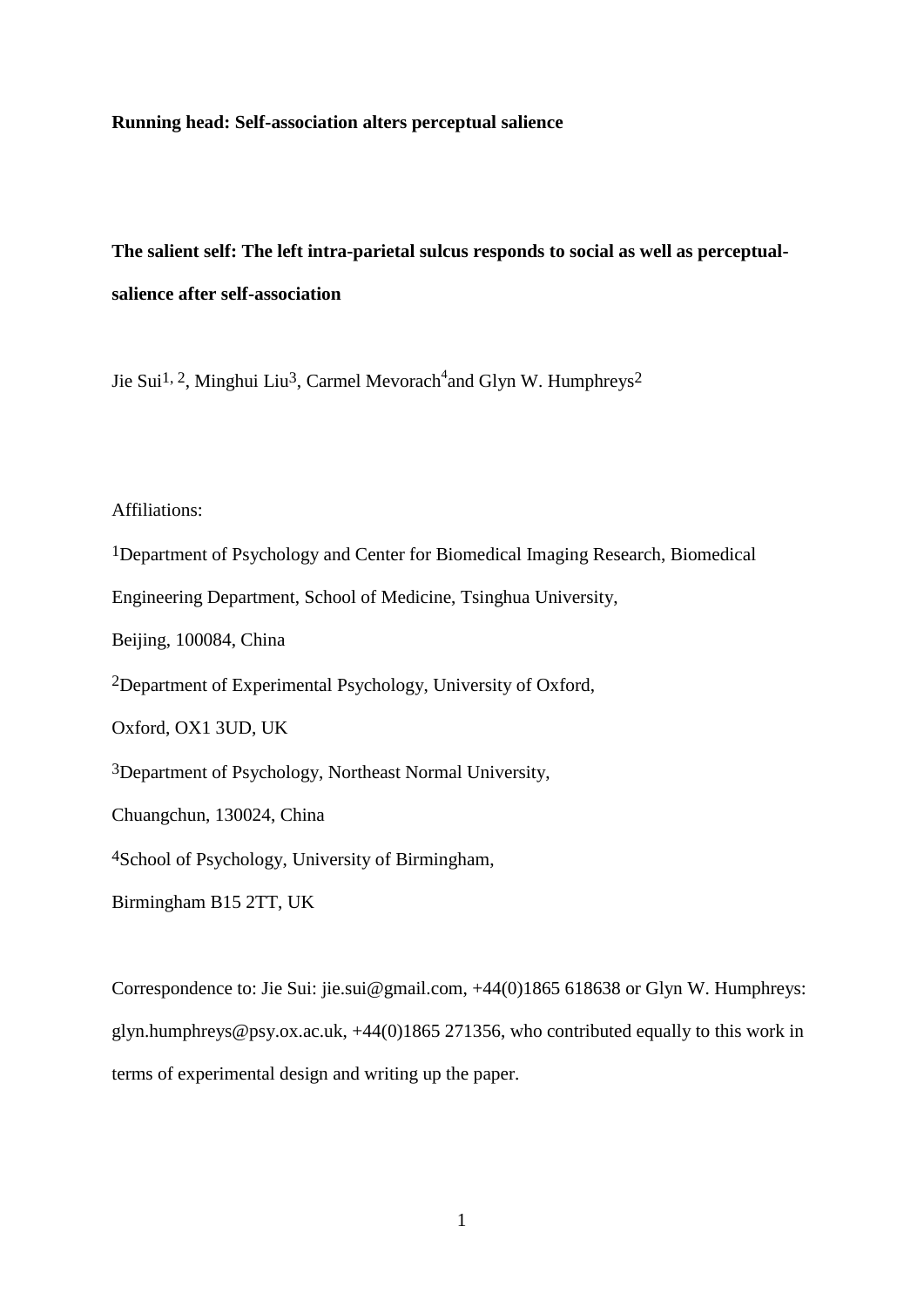## **Abstract**

Perceptual learning is associated with experience-based changes in stimulus salience. Here we use a novel procedure to show that learning a new association between a self-label and a neutral stimulus produces fast alterations in social salience measured by interference when targets associated with other people have to be selected in the presence of self-associated distractors. Participants associated neutral shapes with either themselves or a friend, over a short run of training trials. Subsequently the shapes had to be identified in hierarchical (global-local) forms.The data show that giving a shape greater personal significance by associating it with the self had effects on visual selection equivalent to altering perceptual salience. Similar to previously observed effects linked to when perceptually salient distractors are ignored, effects of a self-associated distractor also increased activation in the left posterior parietal cortex (IPS?). The results show that self-associations to sensory stimuli rapidly modulate neural responses in a manner similar to changes in perceptual saliency. The selfassociation procedure provides a new way to understand how personal significance affects behaviour.

**Keywords:** fMRI, hierarchical stimuli, perceptual salience, self-association, ultra-fast learning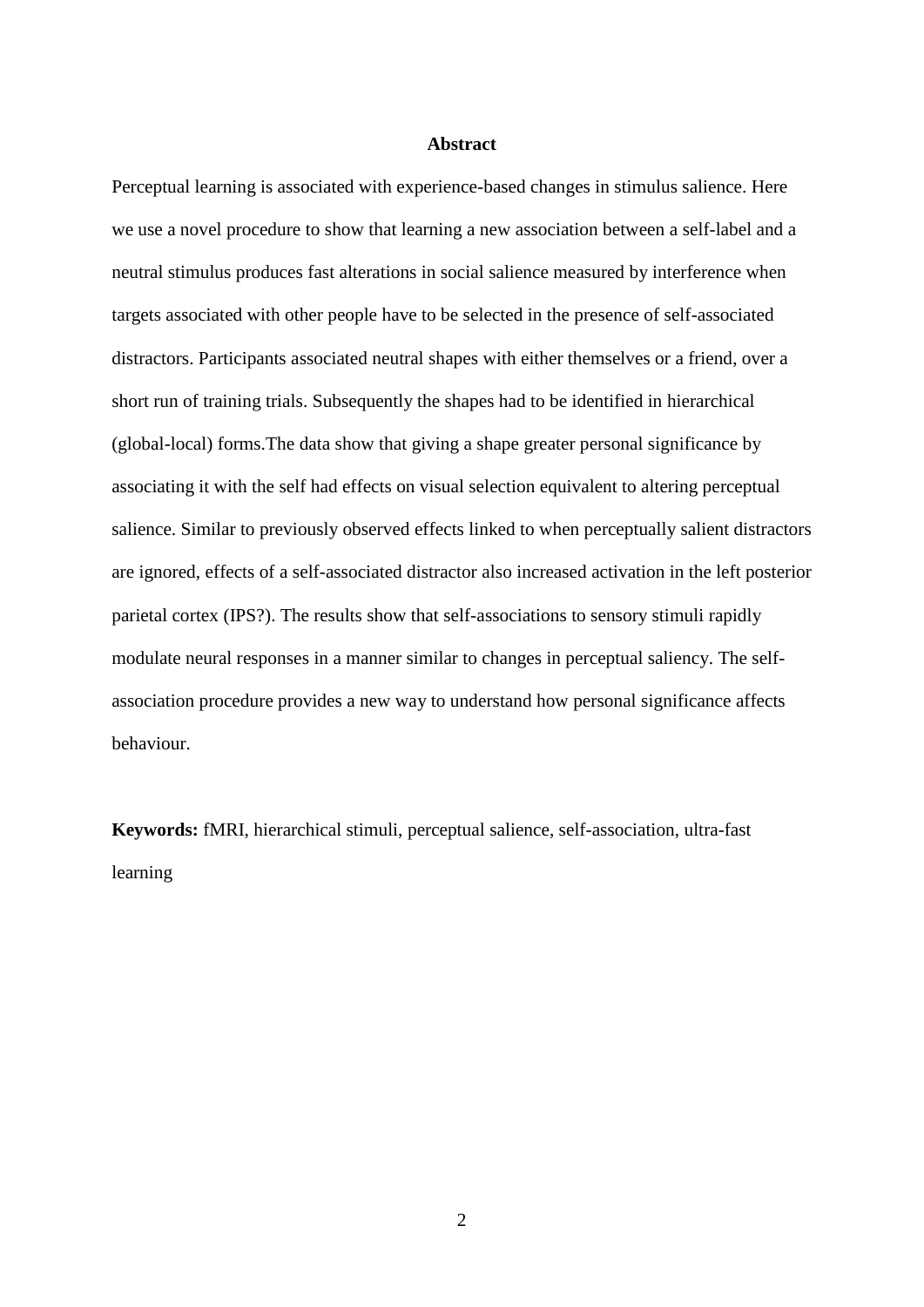Human perception is subject to incremental learning through repeated exposure, which gradually changes the perceptual salience of behaviorally relevant stimuli. Changes in salience through experience-based perceptual learning have standardly been reported after several hours of practice (e.g., Karni and Sagi 1993; Li et al. 2009; Watanabe et al. 2001). What happens, however, if we make a social rather than a perceptual association to a stimulus – as when we associate a stimulus to ourselves rather than to other people? Do such self associations mimic changes in perceptual salience, and are effects of self and perceptual salience modulated by common brain mechanisms?

We have recently shown that there can be rapid behavioral changes in the response to neutral stimuli which are associated with ourselves rather than another person (Sui et al. 2012). We had participants learn an association between a geometric shape and label referring either to themselves, their best friend or a stranger. Subsequently participants were presented with the shape and a label and had to verify that the stimuli were paired correctly (the original shape-label pairings) or whether they were re-paired (e.g., the prior 'self' shape was presented with the label for the best friend). Response times and accuracy were benefitted for matching shape-label pairs for the self compared to the best fried and stranger. The self-bias robustly occurred in different contexts and with contrasting task demands. In addition, self matching pairs showed weaker effects of contrast reduction compared to the other pairings, suggesting that there was enhanced perceptual processing for self-associated stimuli. Similar effects were found with stimuli associated with high relative to low reward, suggesting that the self-association effect might reflect differential reward values linked to the self compared with other people (Sui et al. 2012). We have also recently shown that this self-advantage in behavior is supported by a neural circuit involving the ventral medial prefrontal cortex (vmPFC) and the left posterior part of the superior temporal cortex (LpSTS). The coupling within this circuit increases for self-related stimuli compared with stimuli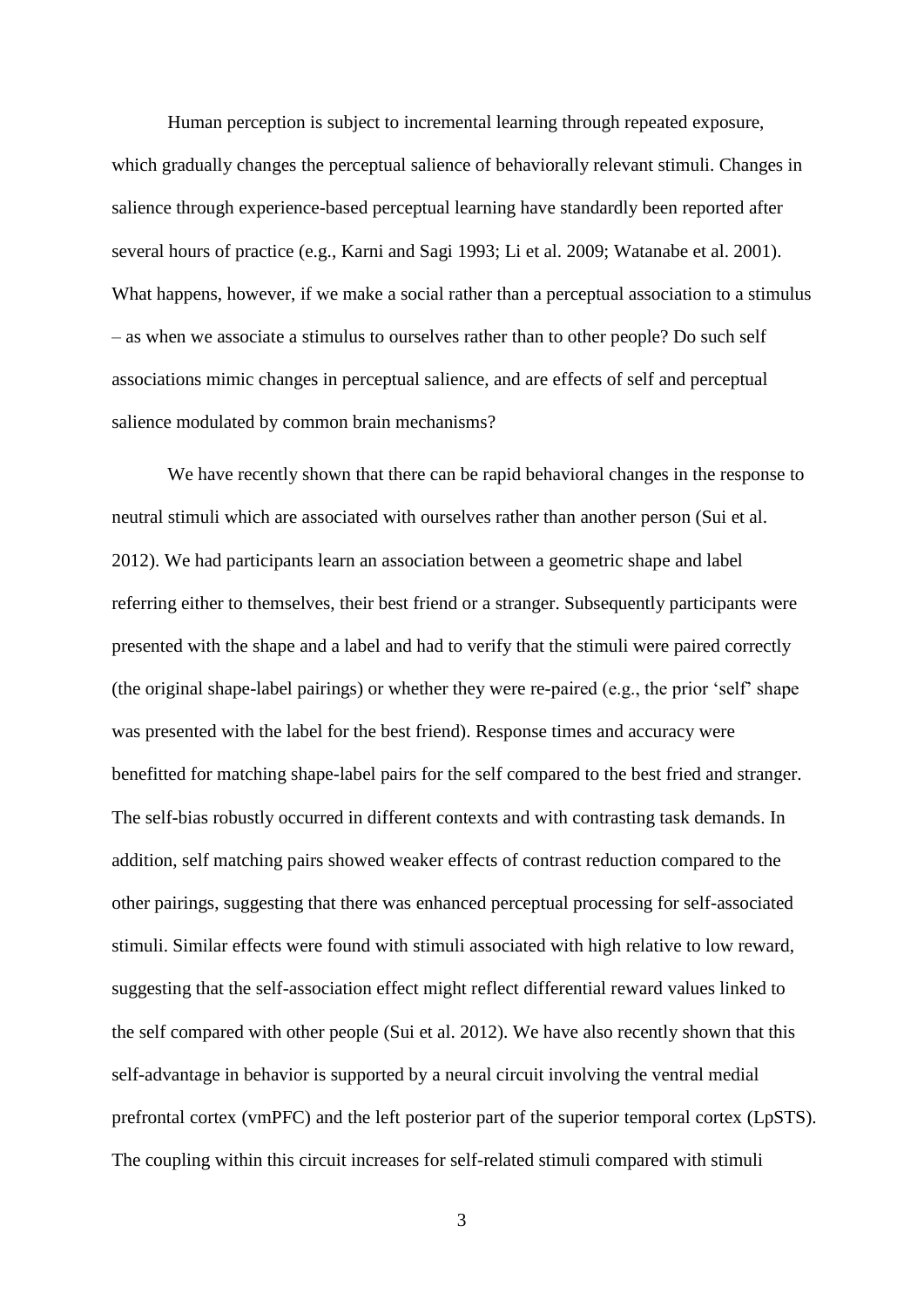related to other people consistent with self-related representations in the vmPFC being linked to social attentional responses operating within the LpSTS (Sui et al. 2013). This evidence indicates that neutral stimuli (geometric shapes, in this instance) are able to rapidly acquire social salience by being associated with the self rather than with other people. We term this an effect of newly acquired personal significance. However, it is unknown whether the arbitrarily learned social salience of a stimulus can modulate visual selection, and, if it does, whether the effects are similar to the effects of perceptual salience on selection. This was examined here. Participants were asked to select target shapes in hierarchical forms, with the shapes either having high or low social salience by dint of their being associated with the self or with another person. Previous work on perceptual salience has focused on the functional and neural processes involved when we ignore perceptually salient distractors (Mevorach et al. 2006). We ask whether equivalent effects arise when social rather than perceptual saliency is manipulated, and salient self-related distractors have to be ignored.

Previous work on perceptual saliency has used a global/local task and hierarchical stimuli. In these experiments global forms are made more salient by blurring the local elements, while using high contrast local elements differing in color increases the relative saliency of local forms (Mevorach et al. 2006, 2009, 2010). Responses to targets with low perceptual salience are disrupted by the presence of a distractor at the other level that has high perceptual salience, and the effect indicates that visual selection is modulated by the salience of stimuli and not simply by the level of the target within the hierarchical figure (though often there are also prioritized responses to targets occurring on the global relative to the local level, e.g., Navon, 1977). In particular, the selection of low salient targets correlated with increased activation in the left intraparietal sulcus (IPS). Using TMS Mevorach et al (2006) also showed that activity in the left IPS was associated with suppressing neural activity in the left occipital pole which would otherwise respond to high saliency distractors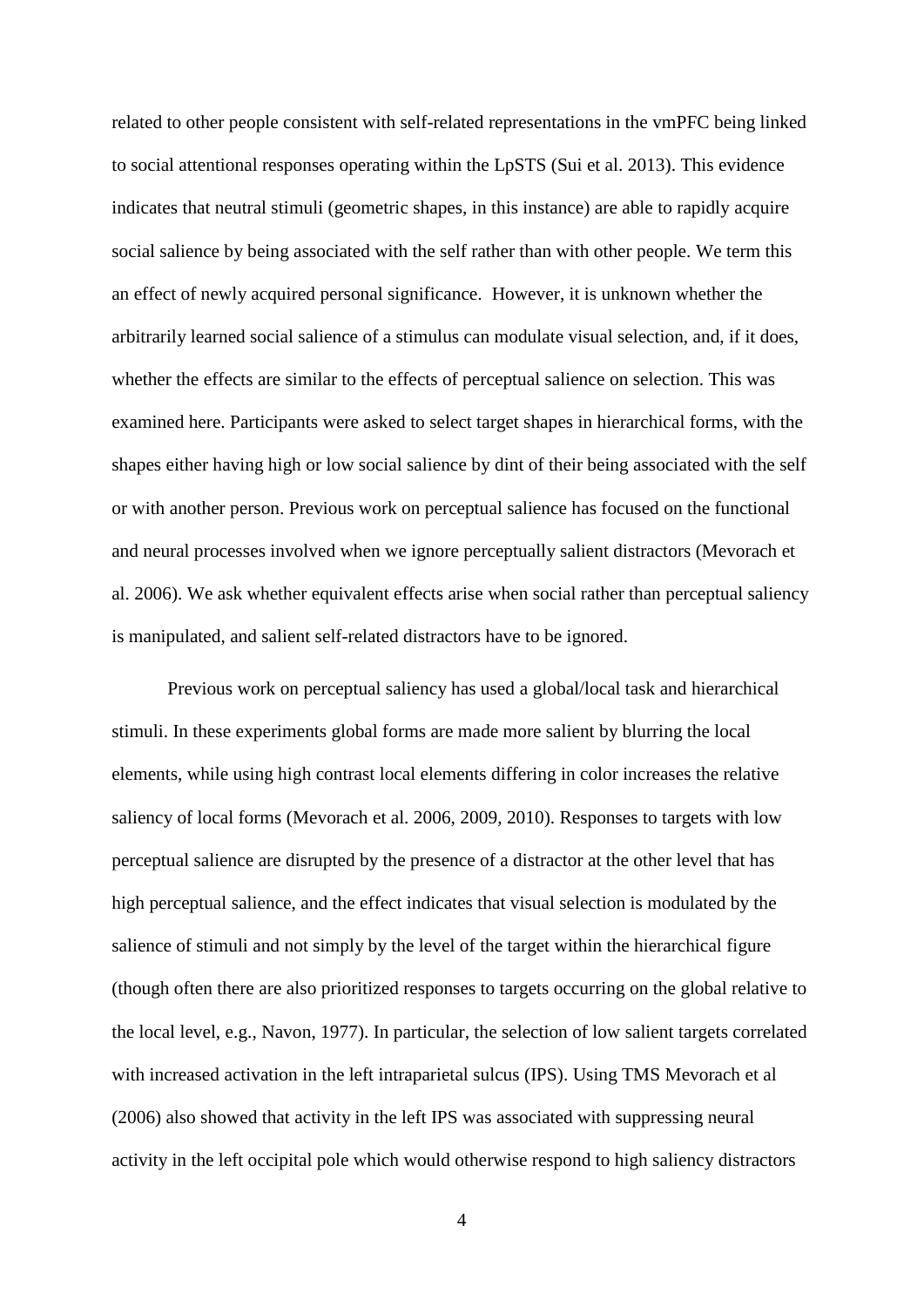(Mevorach et al. 2010), since the application of TMS to suppress the left IPS led to increased activity in occipital cortex on trials with salient distractors. In the current study, we combined (i) self-association (Sui et al. 2012, 2013) to induce social salience and (ii) a hierarchical visual recognition task to mimic the manipulations previously made to alter perceptual saliency (Mevorach et al. 2006, 2009, 2010). We asked whether functional and neural effects equivalent to those produced by perceptual changes can be introduced simply by making a self-related association to a stimulus – is there an effect of 'socially salient' distractors, induced by self-association?

We conducted four experiments. First (Experiment 1) we carried out a baseline study to establish the relative dominance of local and global forms prior to the stimuli having self associations (in Experiment 3 and 4). Participants were presented with figures that comprised global squares, hexagon, or circles made up of local squares, hexagon, or circles, creating conditions in which the global shapes and their local elements were either congruent (e.g. local square comprising global square) or incongruent (e.g., local square comprising global hexagon). Different pairings of shapes were used in different blocks of trials. An effect of congruency when the task is to respond to either the global or local shape typically indicates the extent to which the non-target level of shape competes for a response with the target level (Mevorach et al. 2006; Navon 1977), and we take this here as our operational definition of the relative saliency of the level of the stimuli (salient distractors are distractors that interference with responses to targets). Participants performed blocks of trials responding either to the global or to the local shapes. The target (global vs. local) and the congruence of the two levels of shape were varied. Next (Experiment 2) we manipulated perceptual salience to delineate how this affected performance. Perceptual salience was manipulated at both the local and global levels of the stimuli, to enable us to extract effects of perceptual salience across the different levels (see Mevorach et al., 2006). After this (Experiment 3) we had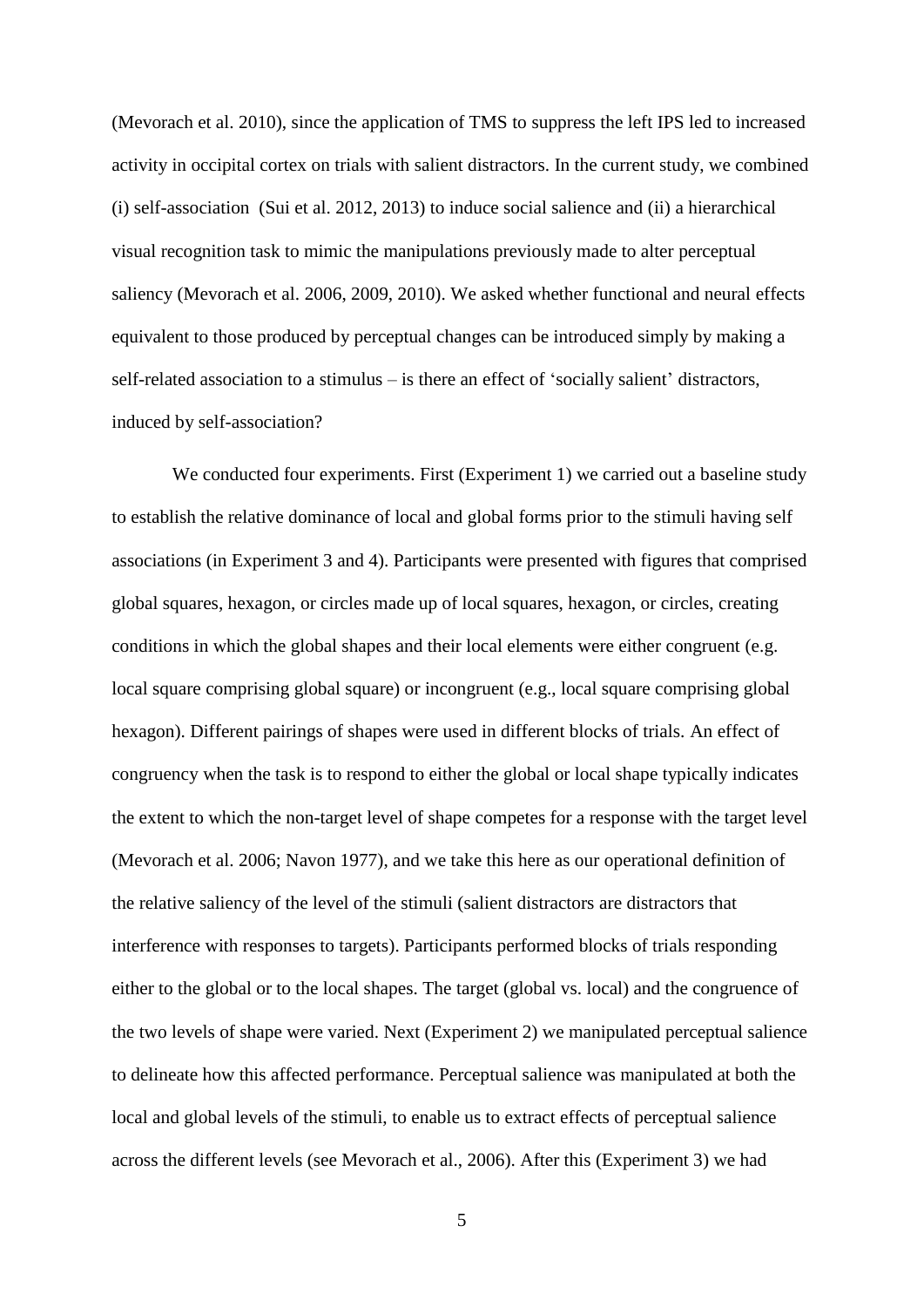observers make social associations by initially associating the neutral shapes to labels for the self, a best friend and a stranger, giving observers just a short run of training trials<sup>1</sup>. We asked whether self-associated stimuli affect performance in a manner that is similar way to effects with stimuli high in perceptual saliency (as in Experiment 2), demonstrating an effect of self saliency. In Experiment 4 we used functional magnetic resonance imaging (fMRI) to evaluate the relations between the effects of self- and perceptual saliency at a neural level.

If acquired self salience impacts visual selection in a similar manner to perceptual salience (Mevorach et al. 2006, 2009, 2010), we should find that visual selection is influenced the newly-formed self salience of the stimuli, over and above effects of the level of the target (local or global). In addition, the selection of a low salient target in the presence of a high salient distractor should be associated with activity in the left IPS (Mevorach et al. 2009, 2010). The results verified this hypothesis. Both self and perceptual salience affected visual selection in a qualitatively similar manner; moreover the rejection of a self salient distractor was modulated through a region of the IPS previously shown to be recruited when perceptually salient distractors are rejected (we use a region of interest (ROI) analysis based on Mevorach et al. 2010, and then replicate the result in a whole-brain analysis). The results suggest that associating sensory stimuli to the self produces rapid functional and neural changes equivalent to altering the perceptual salience of stimuli. Our study provides a new way to understand how personal significance affects perception.

#### **Experiment 1-3: Behavioral studies**

*Materials and Methods: Experiments 1-3*

<sup>&</sup>lt;sup>1</sup>Initially a mean of 13.17 trials per association.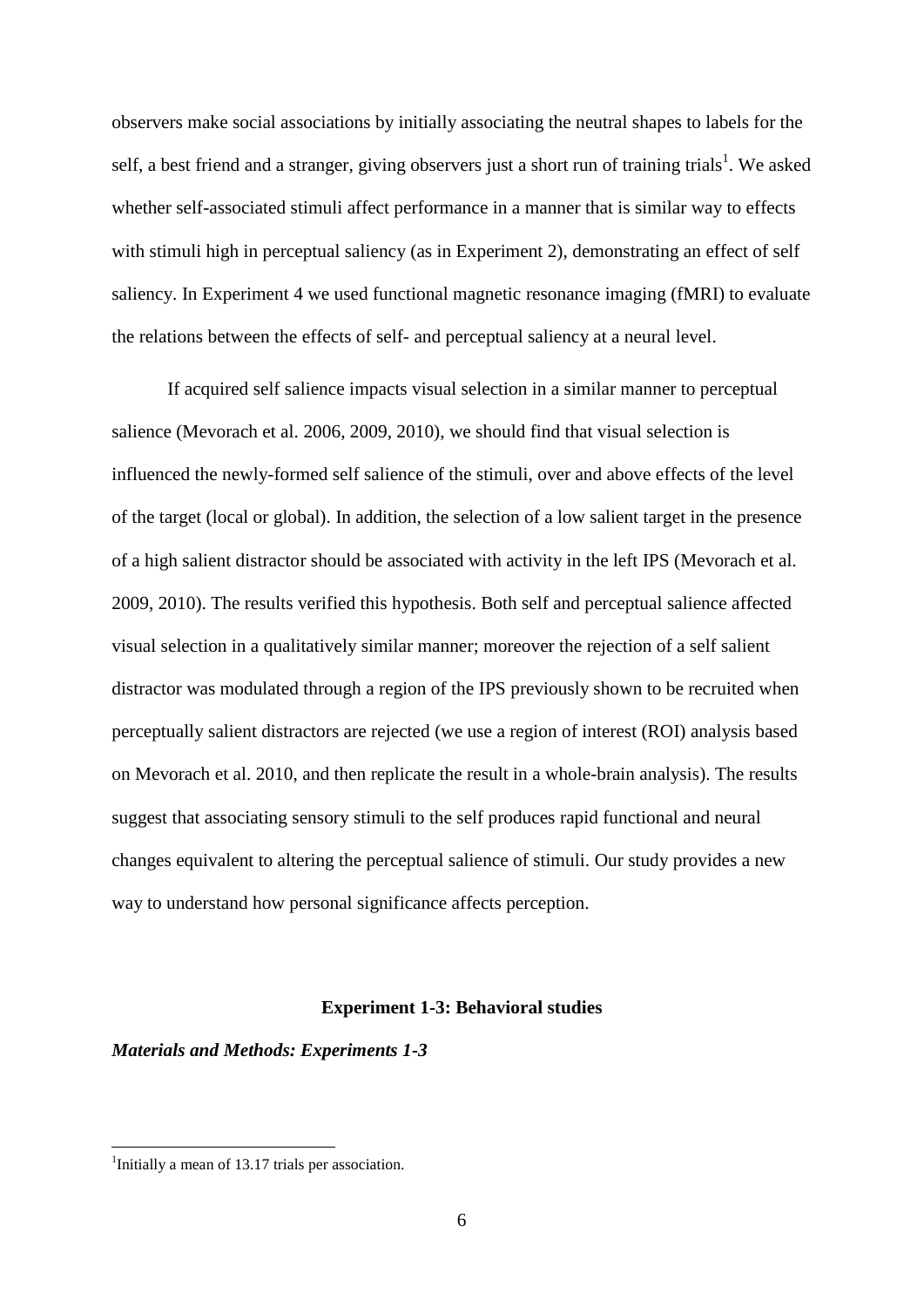*Participants*. In Experiment 1 twenty-one college students participated (4 males, aged between 19 to 29 years,  $M = 23.52 \pm 2.23$ ). There were twenty-four college students (4 males, aged between 19 to 28 years,  $M = 23.29 \pm 2.48$ ) in Experiment 2 and also in Experiment 3 (4 males, aged between 19 to 28 years,  $M = 22.54 \pm 2.30$ . All participants were right handed and had normal or corrected-to-normal vision. Informed consent was obtained prior to the experiment according to procedures approved by a local ethic committee.

*Stimuli and procedures*. Different from prior work on perceptual salience where the stimuli were compound letters (Mevorach et al. 2006, 2009, 2010), shapes (circles, squares, hexagons) were presented in hierarchical (global-local) forms (in combinations of two shapes, across different trial blocks) and the task was to discriminate the shape at a global or local level in Experiment 1 (see Fig. 1a). Each local shape subtended  $0.67^{\circ} \times 0.67^{\circ}$  of visual angle in width and height respectively, and each global shape subtended  $5^{\circ} \times 5^{\circ}$  of visual angle in width and height respectively. In Experiments 1 and 3 the shapes were white solid figures, presented on a black background at one of two possible locations at above or below a white fixation of  $0.58^{\circ} \times 0.58^{\circ}$  along the vertical midline. The center of each global shape fell 3.7° away from fixation. The experiment was run on a PC using E-prime software (Version 2.0) and the stimuli were displayed on a 21-inch monitor ( $1024 \times 768$  at 100 Hz).

Experiment 1 was a baseline study. The participants' viewing position was 80 cm away from monitor. Each trial started with a fixation cross in the center of the screen for 500 ms, followed by a compound, hierarchical stimulus above or below fixation for 150 ms and then the fixation cross returned during a response interval of 950 ms. Participants had to discriminate the shape at a global or local level by pressing one of two keys with the right index or middle finger. On half of the trials the global and local shapes were the same (congruent trials); on the other half the global and local shapes differed (incongruent trials). A white instruction ('global task' or 'local task') appeared at the center of the screen before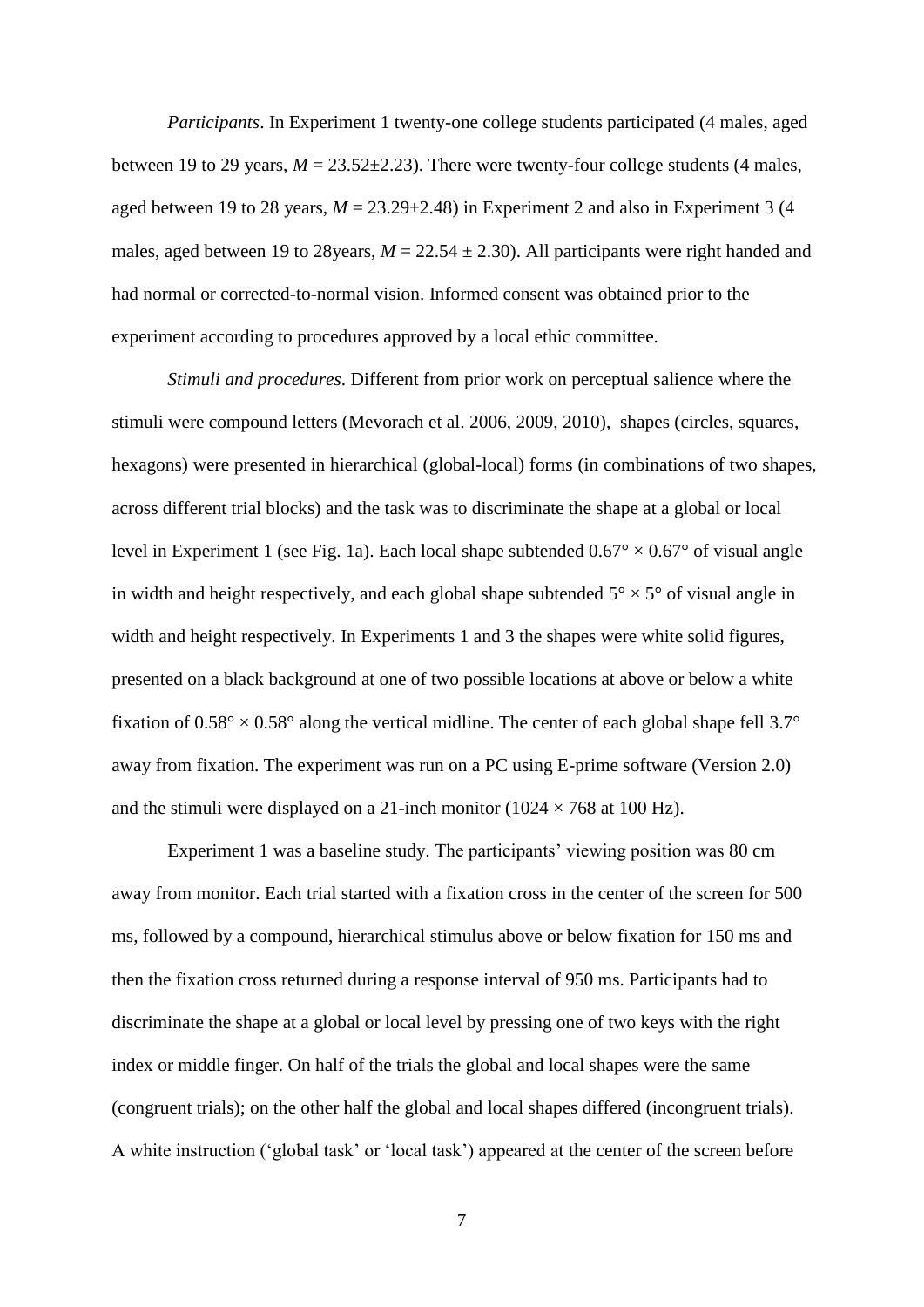each block, terminated by a key press from participants. The order of the tasks was counterbalanced within participants (ABBA or BAAB). Thus, there were two within-subjects variables – the target (global vs. local) and the congruency of the global and local shapes (congruent vs. incongruent). Each participant performed 4 blocks of 48 trials following 16 practice trials. Thus each condition consisted of 48 trials. The pairings of the shapes (circle and square, square and hexagon, hexagon and circle) were counter-balanced across participants using a balanced Latin square. In order to compare the results in Experiment 1 with those in Experiment 3, the design in Experiments 1 and 3 were identical except that the shapes in Experiment 3 had a social association. The stimuli and presentation conditions were identical in Experiment 1 and 3 where one shape (representing an unfamiliar other in Experiment 3) was paired with another two shapes (representing the self and a best friend in Experiment 3), in separate trial blocks to form the compound stimuli.

Experiment 2 used two types of compound stimulus: high local salience and high global salience (see Fig. 1b). Stimuli with high local salience had high contrast red and white local elements. Stimuli with high global salience had individually blurred red shapes (created using abode illustrator CS4 with Gaussian Blur, with a radius of 7 pixels) (Mevorach et al. 2006, 2009, 2010). For congruent trials, when target and distractor levels vary in saliency, it is impossible to judge whether participants are responding to the appropriate level of the stimulus when the target has low saliency and the distractor high saliency (see Supp. Table 1). In contrast there is no ambiguity for incongruent trials, when the target has a different identity to the distractor(s). The analyses for Experiment 2 were performed on incongruent trials only. There were two within-subjects variables – target/distractor saliency (distractor salient vs. target salient) and the target (global vs. local). Each participant performed 8 blocks of 48 trials following 32 practice trials (48 trials per condition), with shape pairings counterbalanced across participants.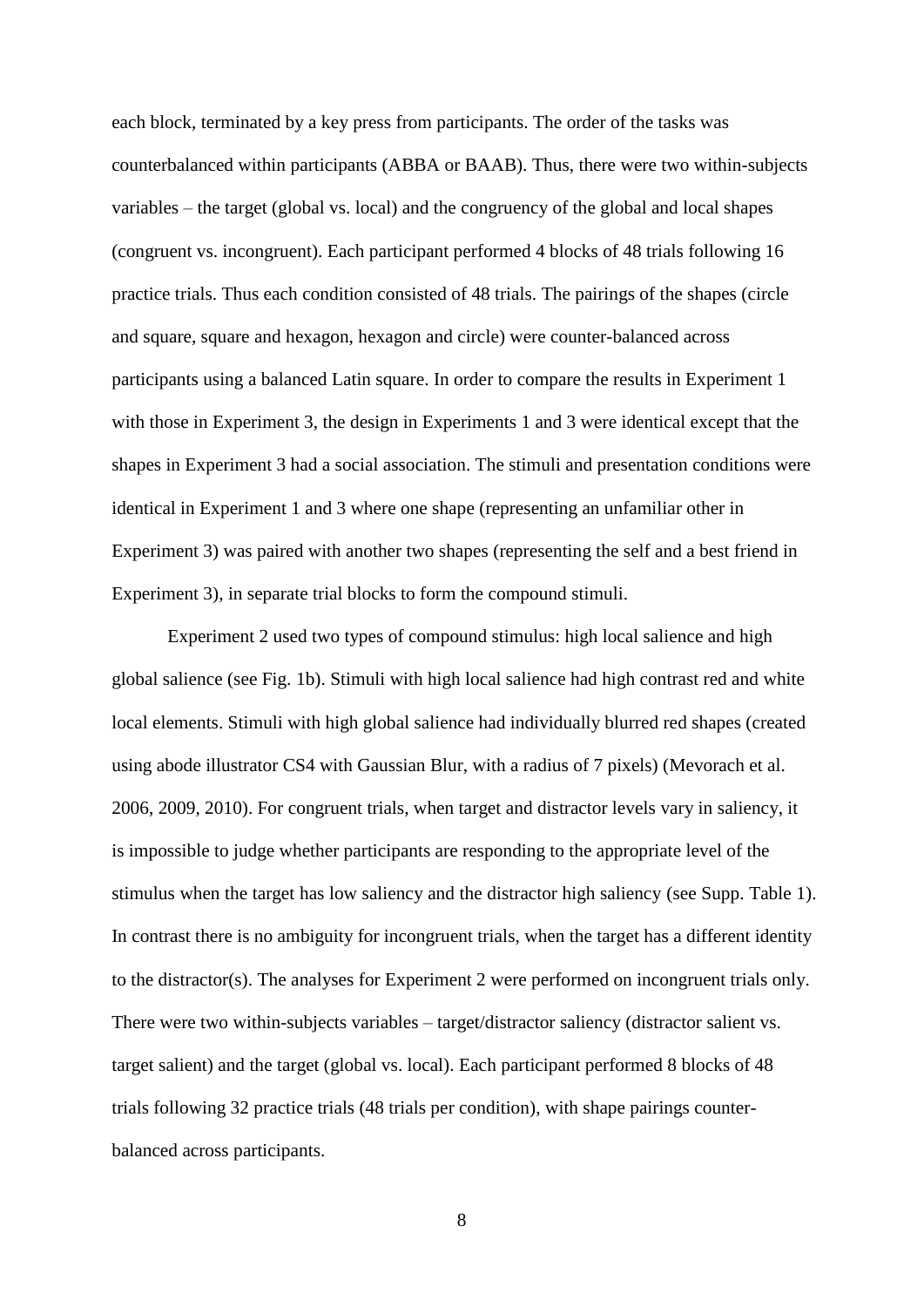In Experiment 3, there were two phases. The responses to local-global forms were preceded by a simple shape-label association task. In the association task, participants were instructed to associate geometric shapes (e.g., a square, hexagon, and circle) with the self, their best friend and an unfamiliar other (counter-balancing the shapes across participants; see Sui et al. 2012). Participants had to orally repeat the associations between the shapes and each person, giving the name of their best friend or a name not associated with a person they knew, during the instructor phase of the experiment. After this, participants judged which of three labels matched a given shape. One shape and three labels ('You', 'Friend', and 'Stranger') were presented respectively above and below a central fixation cross. Participants had to press one of three keys according to which label matched the shape. The distance between the central fixation cross and the centre of the shape/the central of the three labels was  $3^\circ$ . A shape subtended  $3.14^\circ \times 3.14^\circ$  of visual angle and the width and height of the three labels was respectively  $9.0^{\circ} \times 1.0^{\circ}$ . Each trial started with the presentation of a central white fixation cross for 2000 ms and then the shape-label display for 1000 ms during which participants had to make a response. Feedback was given. The task was terminated after six consecutive correct judgments were made. After a block of learning trials, participants completed the global-local task. In this task there were blocks of trials in which the selfassociated shape was paired with the shape associated to an unfamiliar other (self vs. other discrimination) and blocks in which the friend-associated shape was paired with the shape associated to an unfamiliar other (friend vs. other discrimination). The task was to discriminate the shape-associated person (e.g., self vs. unfamiliar other, friend vs. unfamiliar other) at a given level of shape (global or local) (Fig. 1c). The order of the blocks (with self vs. other and friend vs. other discriminations, with the target at the local or global level) was counterbalanced within participants. Each participant performed 12 blocks (3 sets of 4 blocks – self vs. other, friend vs. other x local or global target) of 64 trials following 32 practice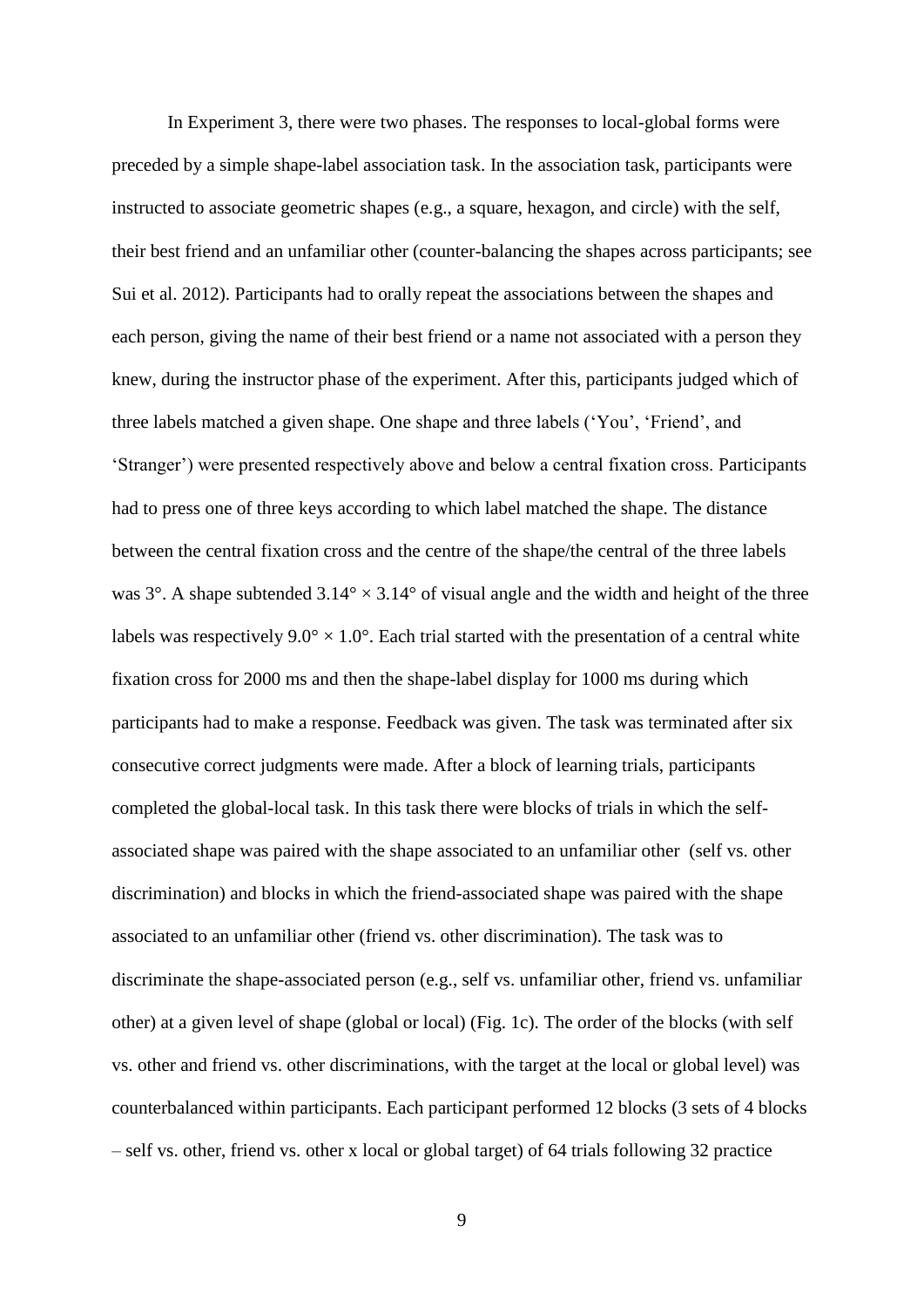trials (48 trials per condition). To reinforce the social coding of the stimuli throughout the subsequent trials with hierarchical shapes, the learning task was conducted three times, once before each set of 4 global-local blocks. The analysis on associative learning showed that participants were able to rapidly assign personal significance to neutral shapes, in line with prior studies (Sui et al. 2012, 2013) (see Supplementary Materials and Supp. Fig. 1). For the global/local task, only the data for incongruent trials were analysed. With congruent trials any difference between the self/friend and the unfamiliar other conditions could reflect facilitated responding to the target level or disruption from the distractor level (as when perceptual salience was manipulated in Experiment 2) (see Supp. Table 2). The effects of the target and distractor levels could more clearly be separated on incongruent trials (when targets and distractors differed). There were three within-subjects variables – the task (self vs. unfamiliar other or friend vs. unfamiliar other), the saliency (distractor salient vs. target salient), and the target level (global vs. local).

To verify the effect of learned self salience on selection, we also conducted two associative control experiments. One control experiment was identical to Experiment 3 except that we had participants judge the shape rather than the person tagged to the shape in the global/local task. In this case, implicit effects of the personal association were examined as the task did not require explicit responses to the associated information. The implicit experiment replicated the results in Experiment 3. To ensure that the result on self salience was not simply due to responses to the self-associated shape being faster than to shapes associated to other people, we conducted a further control experiment where, after personal associations were formed, participants carried out a person identification task where the association to a single shape (presented in the center of the screen so that selection of the target in a hierarchical shape was not stressed) had to be discriminated. In this case the response was the same as in the hierarchical shape task (identify whether the self or other-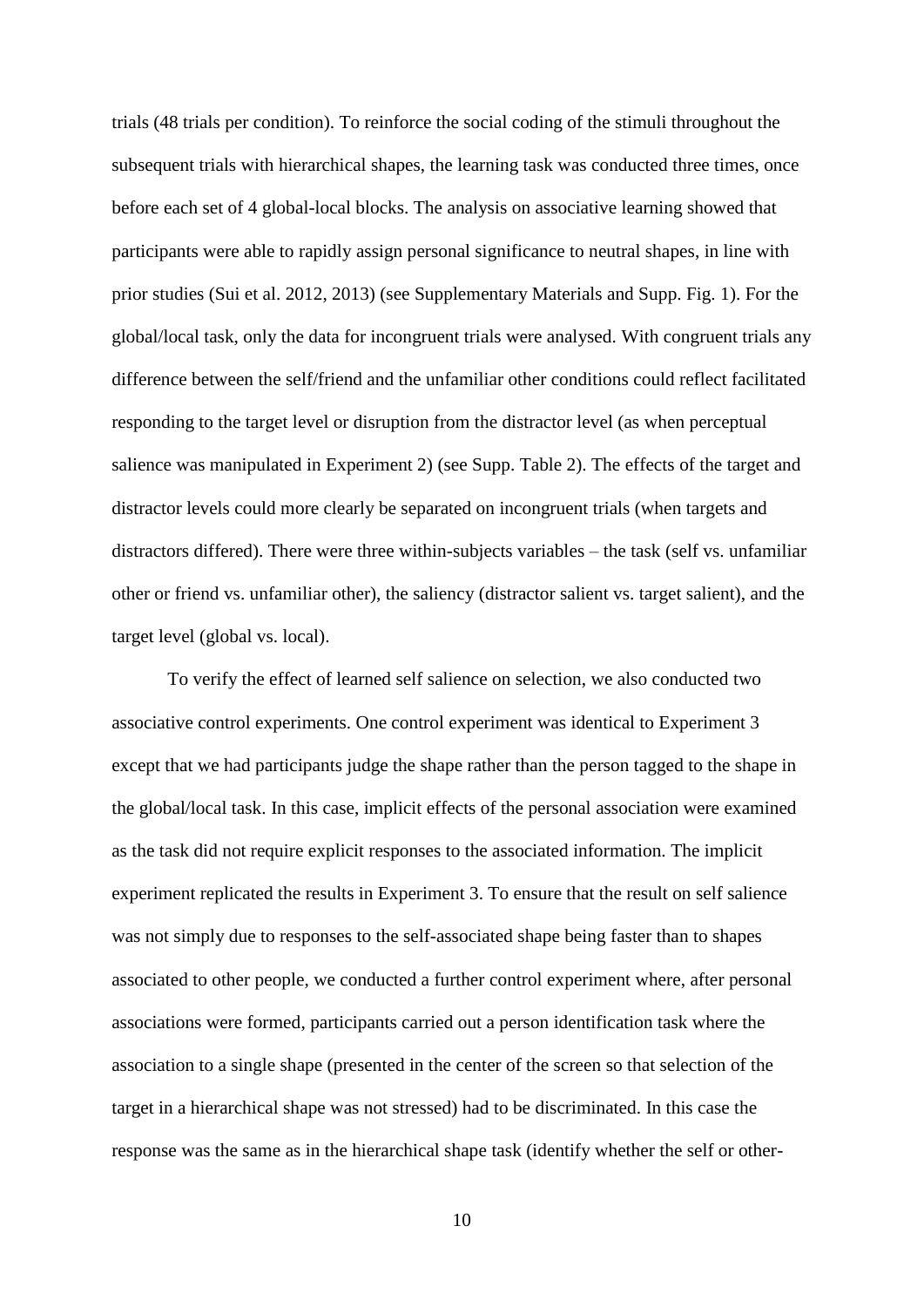associated shape was present at a given level in Experiment 3) but target selection was not required. There was no effect of self vs. other discrimination with single shapes. This result rules out effects on response assignment while confirming effects of stimulus selection (when targets are selected from hierarchical figures) (see the Supplementary Materials).

#### *Results and Discussion*

#### *Experiment 1: Baseline with neutral stimuli*

There was no evidence of a speed-accuracy trade-off. To simplify the presentation RT and accuracy measures were combined in a single measure of response efficiency (RT/proportion correct, Townsend and Ashby 1983). A repeated measures ANOVA revealed significant main effects of target level,  $F(1, 20) = 40.30$ ,  $p < 0.001$ ,  $\eta^2 = 0.67$ , and congruency, *F*(1, 20)=10.09, *p*=0.005,  $\eta^2$ =0.34. There was no interaction, *p*=0.47 (Fig. 2a). These results demonstrate both an overall global advantage (target level effect) and a congruency effect (worse performance with incongruent relative to congruent stimuli; Fink et al. 1997; Hubner 2000; Lux et al. 2004; Navon 1977; Yovel et al. 2001). There was no asymmetry in the congruency effect for local and global targets, indicating no differential access to stimulus information at the global and local shapes.

## *Experiment 2: Perceptual saliency*

<u>.</u>

A repeated measures ANOVA on the efficiency data on incongruent trials showed significant main effects of target-distractor saliency<sup>2</sup>,  $F(1, 23)=93.90$ ,  $p<0.0001$ ,  $\eta^2=0.80$ , indicating worse performance with high saliency distractors and low saliency targets,

<sup>&</sup>lt;sup>2</sup> The analyses for Experiment 2-4 were performed on incongruent trials only. When target and distractor levels vary in saliency, it is impossible to judge whether participants are responding to the appropriate level of the stimulus when the target has low saliency and the distractor high saliency. In contrast there is no ambiguity for incongruent trials, when the target has a different identity to the distractor(s).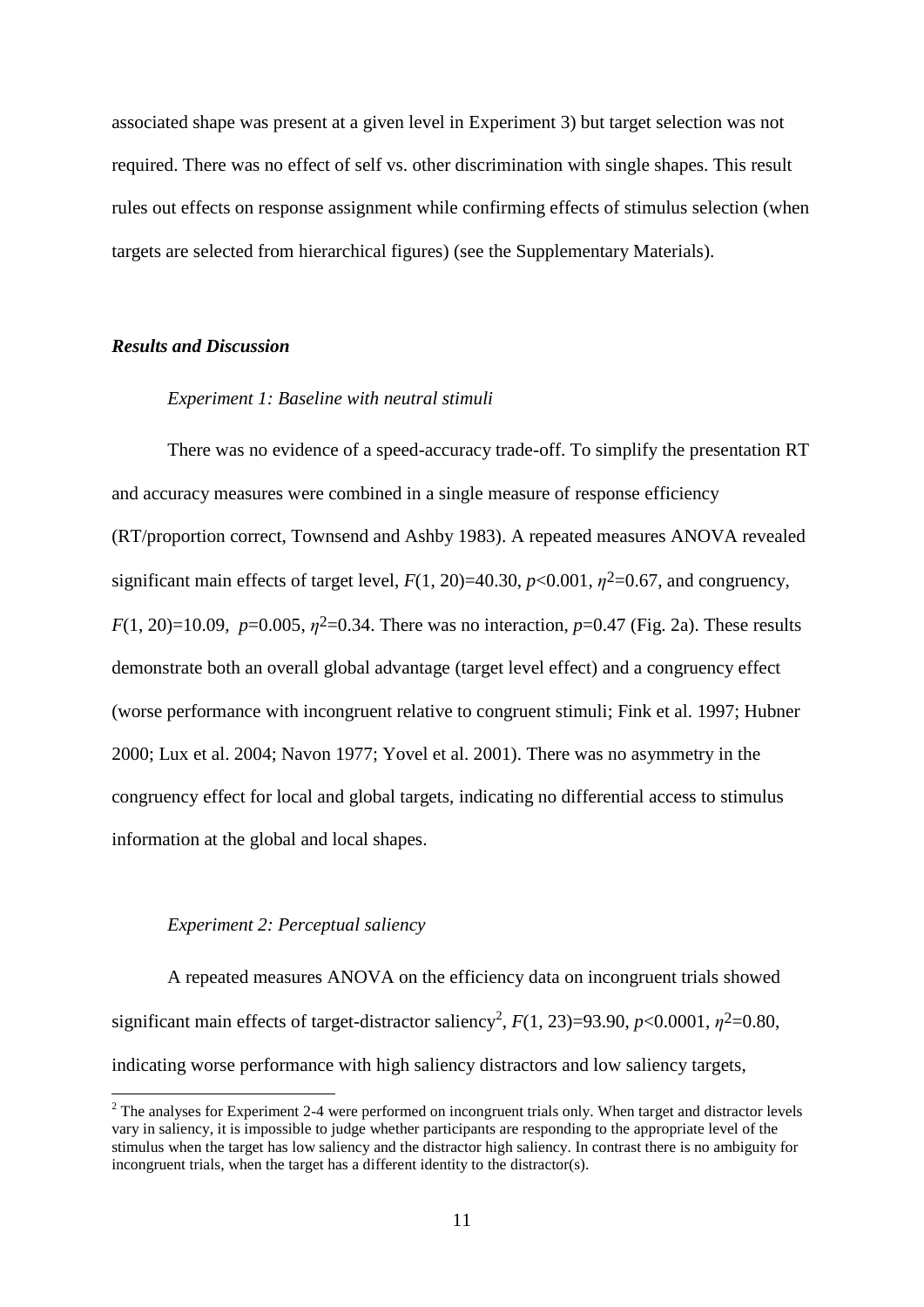compared with when targets had high saliency and distractors low saliency. There was also a significant effect of target,  $F(1, 23)=64.03$ ,  $p<0.001$ ,  $\eta^2=0.74$ , reflecting faster responses to global than to local targets. The interaction between target-distractor saliency and target level was also significant,  $F(1, 23)=8.09$ ,  $p<0.01$ ,  $p<sup>2</sup>=0.26$ . Efficiency was reduced for both local and global targets when the distractor had high salience and the target low salience (compared with vice versa),  $t(23)=8.09$  and  $-4.70$ ,  $ps<0.001$  for local and global targets respectively (see Fig. 2b). The interaction arose because this saliency effect was stronger for local targets. The results were consistent with prior research where responses to hierarchical stimuli (rather than shapes, as used here, hierarchical letters in Mevorach et al. 2006, 2009, 2010, hierarchical gratings in Fink et al. 1999) were affected by perceptual saliency at both the local and global levels.

#### *Experiment 3: Self-saliency*

We examined the interference effect on selection based on the self saliency of targets and distractors in the global/local task. A repeated measures ANOVA on performance efficiency for incongruent trials was conducted with the factors being task (self/other vs. friend/other stimuli), self saliency (distractor salient vs. target salient), and level of target (global or local target). There was a significant two-way interaction between the task and salience,  $F(1, 23)=5.53$ ,  $p<0.03$ ,  $p<sup>2</sup>=0.19$  (Fig. 2c). For the self vs. unfamiliar other task there was a significant main effect of self saliency,  $F(1, 23)=8.05$ ,  $p<0.01$ ,  $\eta^2=0.26$ , indicating slowed responses when distractors had high saliency (i.e., distractors were associated with the self) and the target low saliency (linked to the unfamiliar other) compared with when distractors had low saliency (unfamiliar other) and the target high saliency (the self). There was no significant interaction between self salience and target level, *p*=0.46, indicating that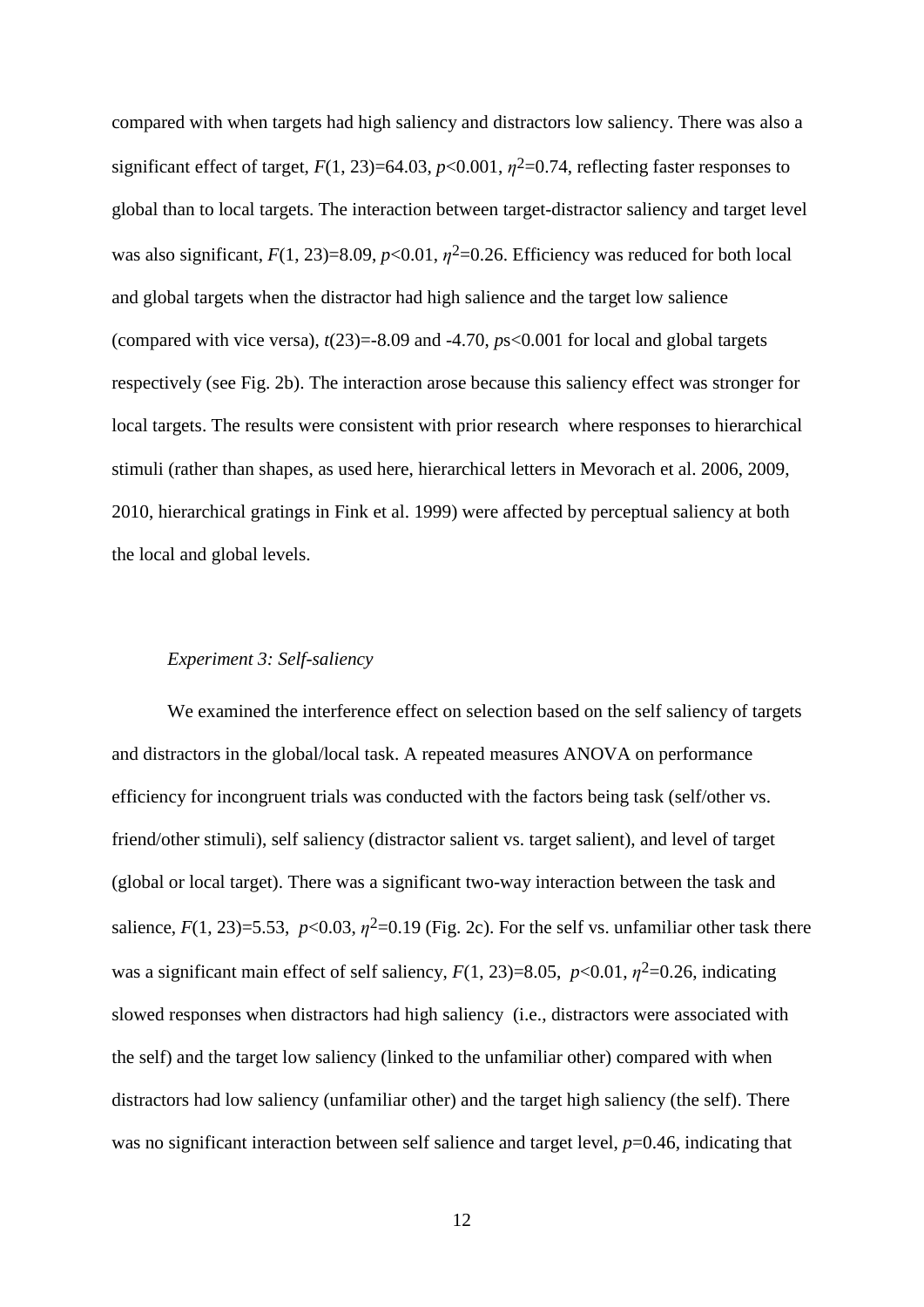the interference effect occurred for both global and local targets. There was also a significant main effect of the target level,  $F(1, 23)=22.17$ ,  $p<0.001$ ,  $p<sup>2</sup>=0.49$ ; there were faster responses to global than to local targets. For the friend vs. unfamiliar other task there was only a significant main effect of level of target,  $F(1, 23)=69.09$ ,  $p<0.001$ ,  $p<sup>2</sup>=0.75$ . There was an overall benefit for global targets (as in Experiment 1) (Fig. 2c). Performance did not vary as a function of whether the shape associated with the friend was a distractor or target (*p*s>0.26). The data indicate that the presence of the self shape uniquely affected selection across both local and global levels of the stimuli.

In sum, the behavioral data demonstrated interference from high saliency (selfassociated) distractors on low saliency (unfamiliar other associated) targets, mimicking with the effects of perceptual saliency (in Experiment 2). Experiment 4 tested whether perceptual and self saliency operated through common neural structures (Mevorach et al. 2009, 2010).

#### **Experiment 4: Neural effects of self saliency**

#### *Materials and Methods*

There were 12 right-handed participants (6 males, aged between 20 to 27 years,  $M =$  $22.75 \pm 1.82$ ). The Method for Experiment 4 was identical to that in Experiment 3 except in the following aspects. Participants were first asked to associate one shape with themselves and another with their best friend. They then saw the self shape paired with a neutral shape for the global-local task. Each local element subtended  $1.16^{\circ} \times 1.16^{\circ}$  of visual angle in width and height respectively, and each global shape subtended  $6.7^{\circ} \times 6.7^{\circ}$  of visual angle. The compound shape appeared on a black background at one of two possible locations above or below a white fixation cross of  $0.5^{\circ} \times 0.5^{\circ}$ , centred on the vertical midline. The task was to identify the shape on the target level rather than the person associated with the shape. Participants performed shape-label matching task before each of 3 fMRI runs. Each run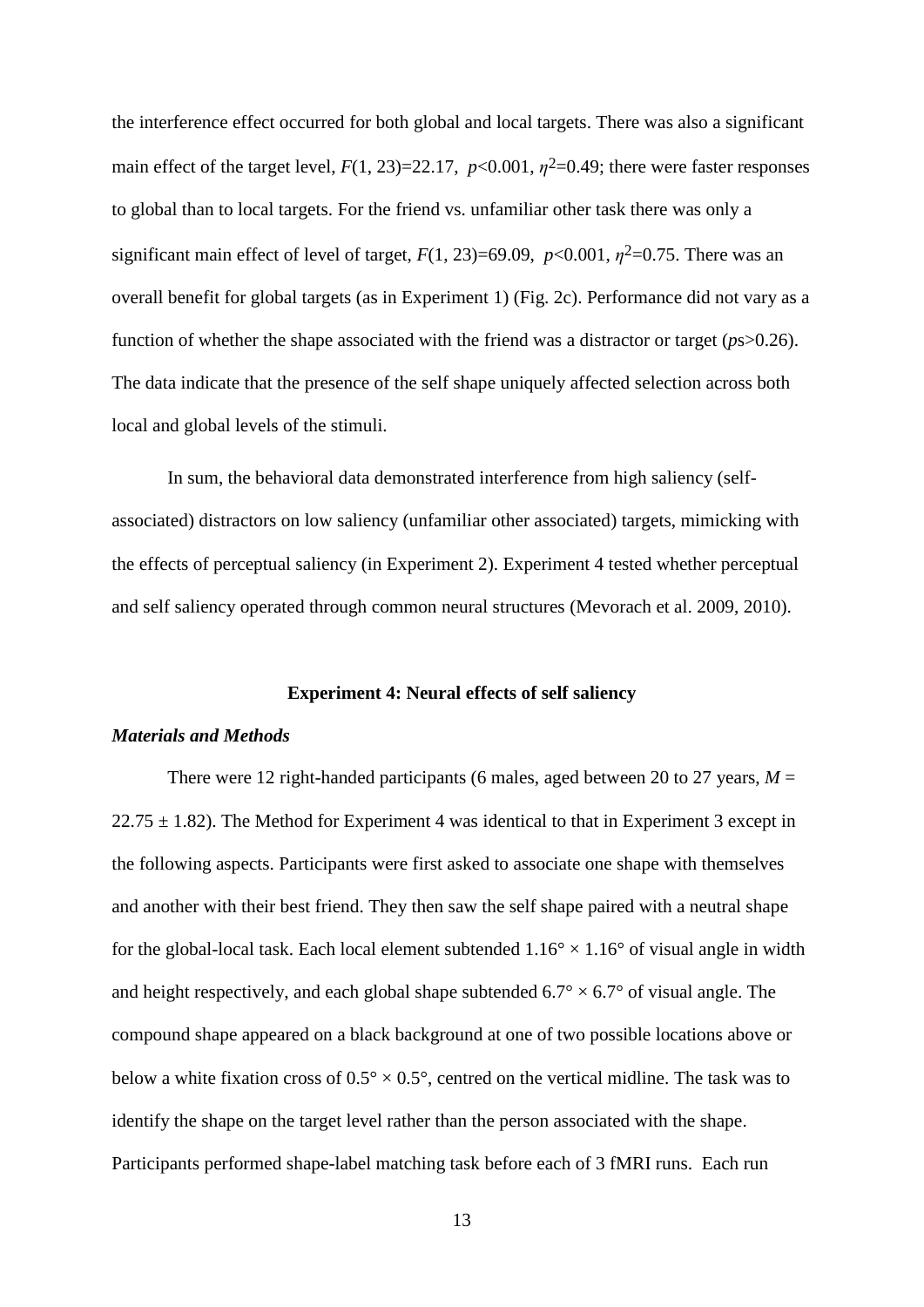consisted of 2 self blocks (global and local task) there were 96 experimental trials and 48 null trials in total. The order of the blocks was counterbalanced across runs.

*fMRI Data Acquisition*. We used a Siemens 3.0-T Trio MRI scanner to acquire T2 weighted echo planar images (EPI) blood oxygenated level dependent (BOLD) contrast. 39 oblique slices were acquired with 2 mm thickness and 1 mm gap, with a plane resolution of  $2.5 \times 2.5$ . We used, 90° degree flip angle, 33 ms echo time and 2300 ms slice repetition time. Images were acquired using an eight channel phase array coil with a sense factor of 2. The slices covered most of the brain including the entire temporal cortex.

*Data analysis*. The data were analyzed using SPM8 (Wellcome Department of Imaging Neuroscience, London; [www.fil.ion.ucl.ac.uk/spm\)](http://www.fil.ion.ucl.ac.uk/spm). EPI volumes were spatially realigned to correct for movement artifacts, transformed to Montreal Neurological Institute (MNI) standard space (Ashburner and Friston 2005), and smoothed using 8 mm Gaussian kernel to account for residual inter-subject differences.

*Statistical analysis.* A voxel-based analysis was performed in two steps. First, for each individual, we estimated the effect size on each condition averaged across the three sessions. We modelled the onset of each trial in each of experimental conditions (distractor/target salience  $\times$  target level). To correct for signal changes due to head movement, the 6 realignment parameters were also included. An additional set of harmonic regressors were used to account for any low-pass frequency variance within the data across time with a cut-off of 1/128 Hz, as well as the specific session effects. For each participant, we computed the averaged estimated response across the three sessions in each experimental condition. We focused on 4 experimental conditions on incongruent trials: distractor salient (self as distractor) in the global target condition, target salient (self as target) in the global target condition, distractor salient (self as distractor) in the local target condition, and target salient (self as target) in the local target condition.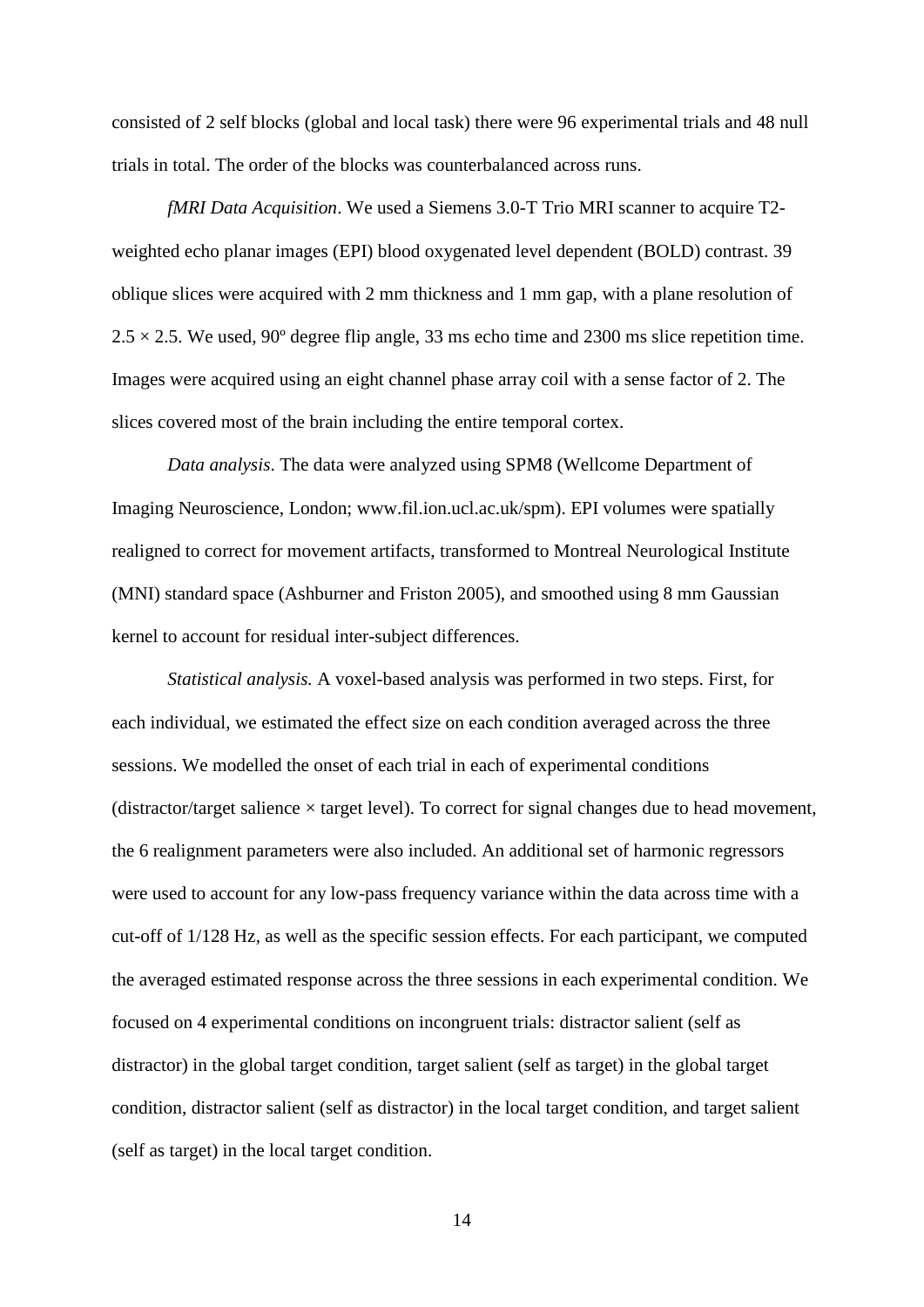*ROI and whole-brain analysis*. In order to test the hypothesis that the self salience of a stimulus impacts on visual selection in a similar manner to the effects of perceptual salience, we conducted a ROI analysis by extracting peak beta values for each experimental condition from the left IPS region [-30 -68 34] implicated in rejecting salient distractors in prior work on perceptual salience (Mevorach et al. 2009). We also carried out a whole-brain analysis to verify the ROI result. For the whole-brain analysis, we report those results showing a significant effect at *p*<0.005 uncorrected across the whole brain and an extent threshold of  $>100$  voxels.

#### *Results and Discussion*

Analysis of behavioural efficiency on incongruent trials revealed a reliable main effect of self salience (distractor salient vs. target salient),  $F(1, 11)=7.03$ ,  $p<0.03$ ,  $\eta^2=0.39$ . Performance was worse when the distractor had high social salience (the self) and the target low social salience (neutral), compared with when the distractor had low social salience (neutral) and the target high social salience (self). This is consistent with the data in Experiment 3. There was no significant main effect of the target level and no interaction between target and self salience, *p*=0.35 and 0.18 (Fig. 3a)

Similar to prior studies on perceptual salience (Mevorach et al. 2009, 2010), we contrasted brain activation for incongruent trials for the self shape as a distractor to the self shape as a target. The ROI analysis, focusing on the left IPS [-30 -68 34] (see Mevorach et al. 2009) also revealed a significant main effect of self saliency,  $F(1, 11)=10.42$ ,  $p<0.01$ ,  $\eta$ <sup>2</sup>=0.49; there was increased activation when the self was the distractor relative to when the self was the target (and the neutral shape was the distractor) (Fig. 3b). Neither the effect of the target level nor the interaction between target and self saliency were significant, *p*=0.76 and 0.52. In contrast, the similar analysis on the estimated beta values extracted from the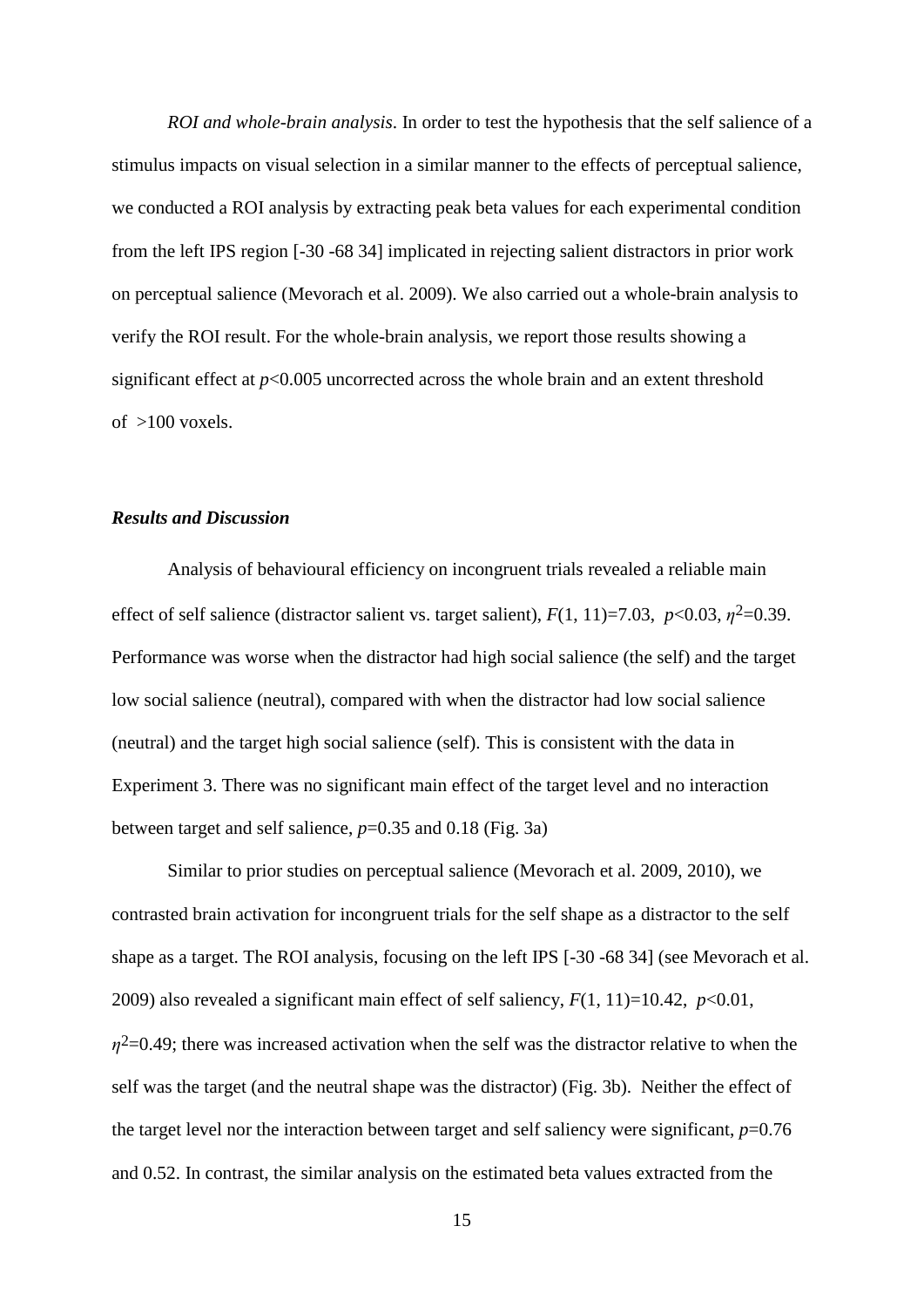homologous region of the left IPS in the right hemisphere [30 -68 34] (Mevorach et al. 2009) did not reveal any significant effects of salience (*p=*0.35) or the target (*p=*0.18), and there was no interaction ( $p=0.85$ ). Thus increased activation in relation to the difficulty of rejecting the self salient distractor was confined to the left hemisphere. This result was confirmed by the whole-brain analysis. There was increased activation centred around the IPS (see Fig. 4a) when participants had to ignore the self (i.e. contrasting the self as distractor vs. the self as target). There was increased activity in the left IPS when the self was a distractor relative to when it was a target, for both local and global targets (Fig. 4a). We also explored the overlap for the whole brain analysis for our study on self salience (depicted in Fig. 4a) and the previous study on perceptual salience (Mevorach et al. 2009) using the contrast (high salient distractor > high salient target at both the global and local levels). This overlapping region [- 20 -64 44] across the two studies is shown in Fig. 4b. In order to demonstrate the common interference effect from self and perceptual salience on selection in detail, the overlap of the self and perceptual saliency effects is plotted in the three coordinates – coronal, sagittal, and axial from the center of the overlapping region along three dimensions in Supp. Fig. 4. The results replicated the findings from studies of perceptual salience and show a similar activity pattern (high saliency distractors > high saliency targets) in common regions (Mevorach et al. 2009, 2010).

#### **General Discussion**

Experiments 1 and 2 here are baseline studies showing (i) local-global responses to neutral shapes (Experiment 1), and (ii) effects of perceptual saliency when local and global levels are altered to selectively enhance their saliency (Experiment 2; see also Mevorach et al. 2006, 2009, 2010). Strikingly, these behavioral effects of perceptual saliency were replicated on neutral shapes briefly associated with the self relative to other people. Having the self-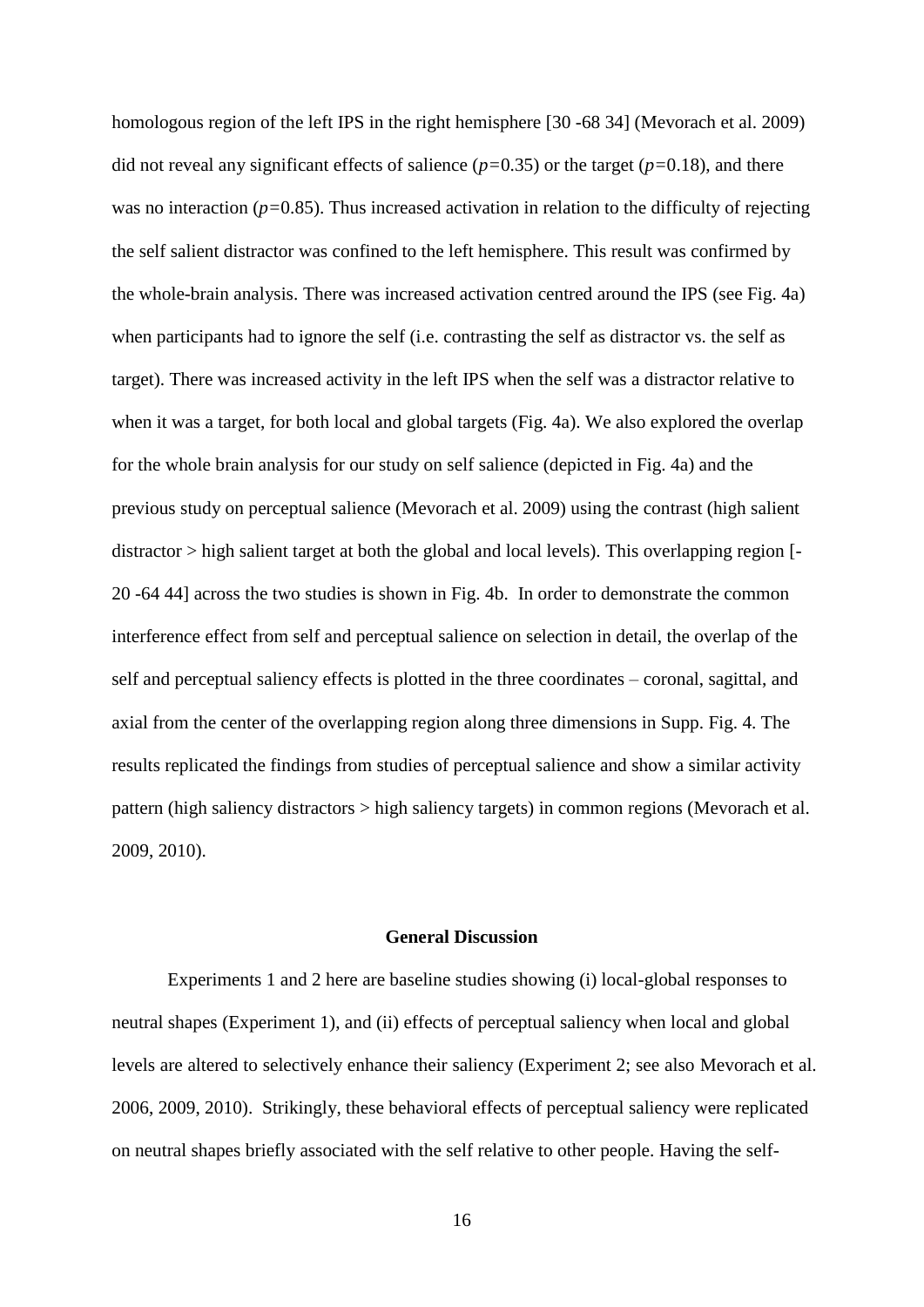associated shape as a distractor rather than a target selectively disrupted performance while no such effect was found for shapes associated to a friend. This occurred for both global and local targets. Thus having the self-associated shape at the global level was equivalent to blurring the shapes, and having the self-associated shape at the local level was equivalent to making the local elements high contrast and different from each other. These effects arose after just a few (<15) learning trials, demonstrating that a new self-association rapidly transformed the salience of the stimulus. While perceptual learning leads to exposure-based transformation of visual perception (Dosher and Lu 1998; Karni and Sagi 1993; Li et al. 2009; Seitz and Watanabe 2003; Watanabe et al. 2001), self-association to sensory stimuli generates a fast modulation effect equivalent to enhancing perceptual salience.

We also measured brain activity to self-associated stimuli (Experiment 4) and showed increased activation when self salient distractors had to be rejected, with this increase selective to the same region as that found when participants reject perceptually salient distractors (taking an ROI from Mevorach et al. 2009). The results indicate that rapidlyformed self-associations change the neural response in a manner that is qualitatively similar to effects produced by changing the perceptual saliency of stimuli. In particular, there was enhanced activation of left IPS when the task required participants to select the neutral shape and to ignore the self-associated shape. Previous studies have found activation of the left IPS when perceptually salient distractors have to be ignored (Melloni et al. 2012; Mevorach et al. 2009, 2010) and this has been causally linked with down-regulation of early visual regions responding to the salient distractors (Melloni et al. 2012; Mevorach et al. 2010). For example, suppressive TMS applied to the left IPS leads to increased activity in early visual regions, consistent with the removal of top-down suppression from the IPS. Here we suggest that selfassociated distractors engaged similar suppressive control processes when they had to be ignored. An alternative function of left IPS is associated with top-down control of spatial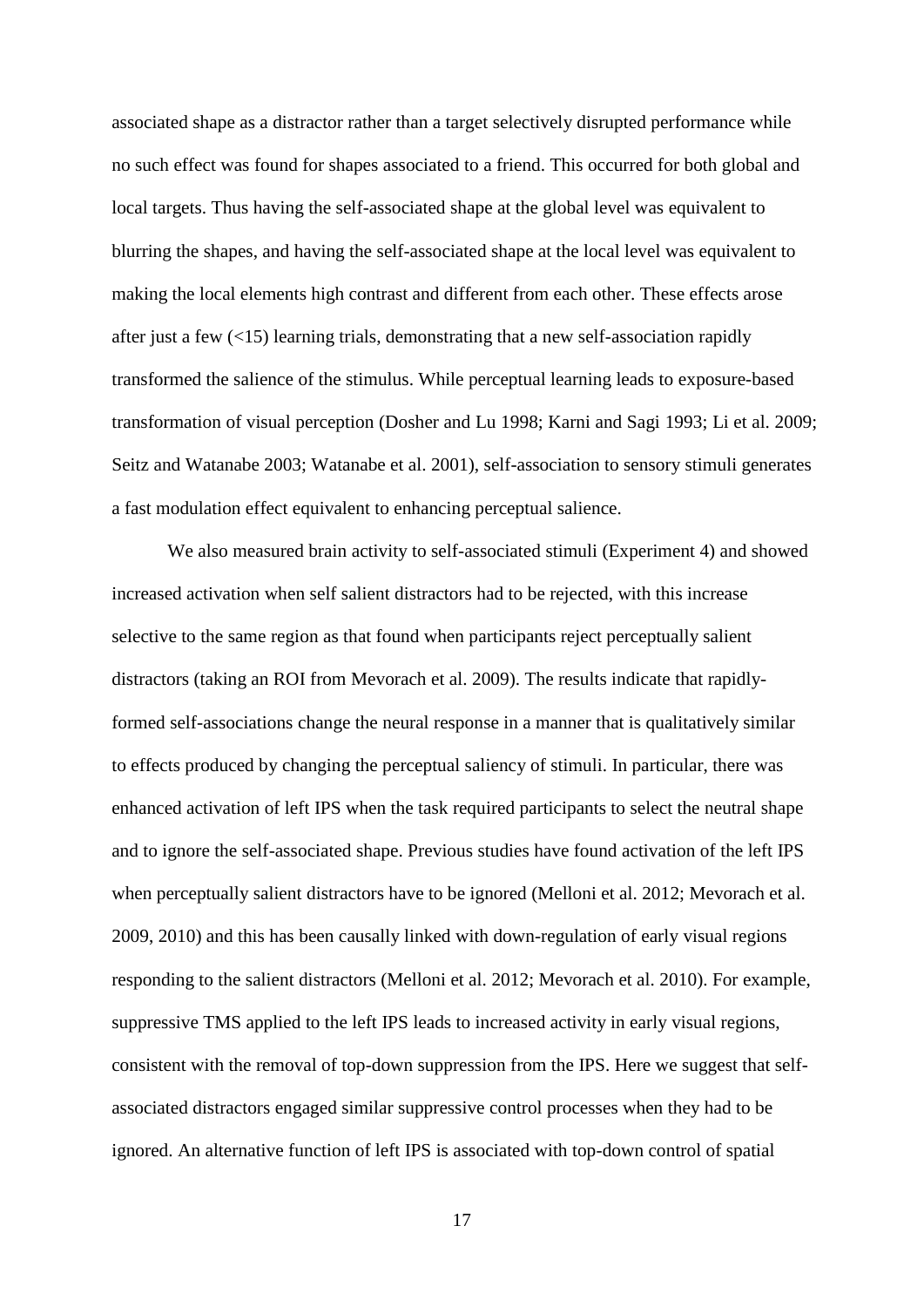attention (Bouvier 2009; Bressler et al. 2008; Corbetta et al. 2000; Posner et al. 1984), but this effect typically occurs bilaterally, in both hemispheres. Some studies have also reported that the left parietal cortex is associated with local processing while right parietal cortex is related to global processing (e.g., Fink et al. 1997; Weissman and Woldorff 2005). These studies typically had participants to discriminate a target occurring at either the global or local level of a stimulus. In contrast, we had participants make a judgment to either global or local targets, and they did not need to shift spatial attention between global and local levels in a block. As shifts in spatial attention were not required, and since our effects occurred irrespective of the level of the target (global or local), our effects were unlikely to be due to shifts in spatial attention or specialisation of local vs. global processes in the left IPS (e.g., Mevorach et al. 2009, 2010). The left IPS is also thought to be associated with motor control; in particular the anterior part of left IPS is linked to hand movements and the posterior portion of the left IPS modulates visual feedback for movements (e.g., Thaler and Goodale 2011). In the current study, the effects are on visual selection not response control (see Supplementary materials) and again seem unrelated to this alternative account of left IPS function.

The present evidence adds to other data in studies of the self showing that self-related information has high processing priority relative to other types of social information. For example, participants are faster to respond to their own than to other peoples' faces, both when the task requires explicit face recognition (categorizing faces as either the self or a familiar other) (Sui and Humphreys 2013), and when judgements about face orientation are required without explicit face recognition (Keenan et al. 1999; Keyes and Brady 2010; Sui and Han 2007). Attention can also be automatically attracted by self-related information presented as a distractor compared to when distractors are associated with other people (Brédart et al. 2006; Gronau et al. 2003; Sui et al. 2012). However, these studies have used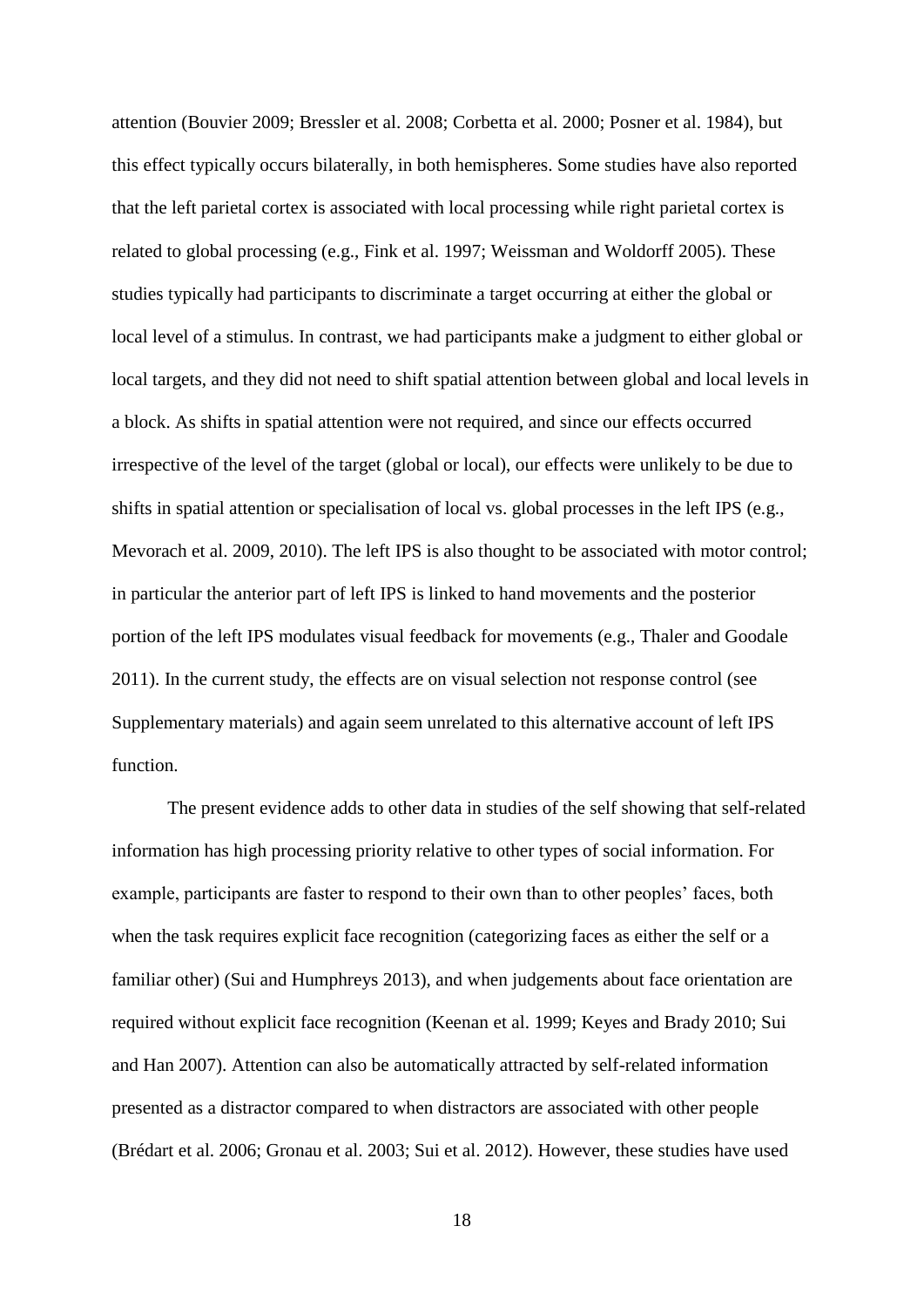highly familiar self-related stimuli learned over long periods of time, and they do not touch on whether new self-associations can quickly modulate stimulus selection. It is also difficult in such studies to rule out effects due to the perceptual properties of the particular stimuli. Here we used neutral shapes and showed how self-associations modulate their selection in hierarchical forms (in the baseline study Experiment 1) to generate asymmetric interference from self-associated distractors (Experiment 3). Recent work has consistently shown the effect of personal association on perceptual matching in various contexts and with different task demands (Sui et al. 2012). In particular, personal associations engaged a core part of the self-representation network (vmPFC) and the social attentional network (LpSTS), and the strength of coupling between these two neural regions predicts the strength of personal association effects (Sui et al. 2013). The present study differs from these prior studies in focusing on whether the self salience of a stimulus affects visual selection in a similar manner to the effects of perceptual salience, and whether the neural response when self salient distractors have to be ignored matches that found when perceptually salient distractors are ignored (Mevorach et al. 2009, 2010). This change in focus generated substantial differences between the current study and our prior work (Sui et al. 2012, 2013). First, in prior work, participants always responded to the particular coupling of the associated shape and a label whereas here they respond directly to the associated identity of a shape, which was embedded within or formed a hierarchical figure (and required selection of the target shape from a distractor at the other level). Second, within the hierarchical shape, the self or familiar-other associated shape was always present along with a neutral (non response-related) shape. Hence we no longer see activation uniquely associated with the presence of the associated shape (e.g., in vmPFC and LpSTS), as it was also present in the contrast between the critical displays.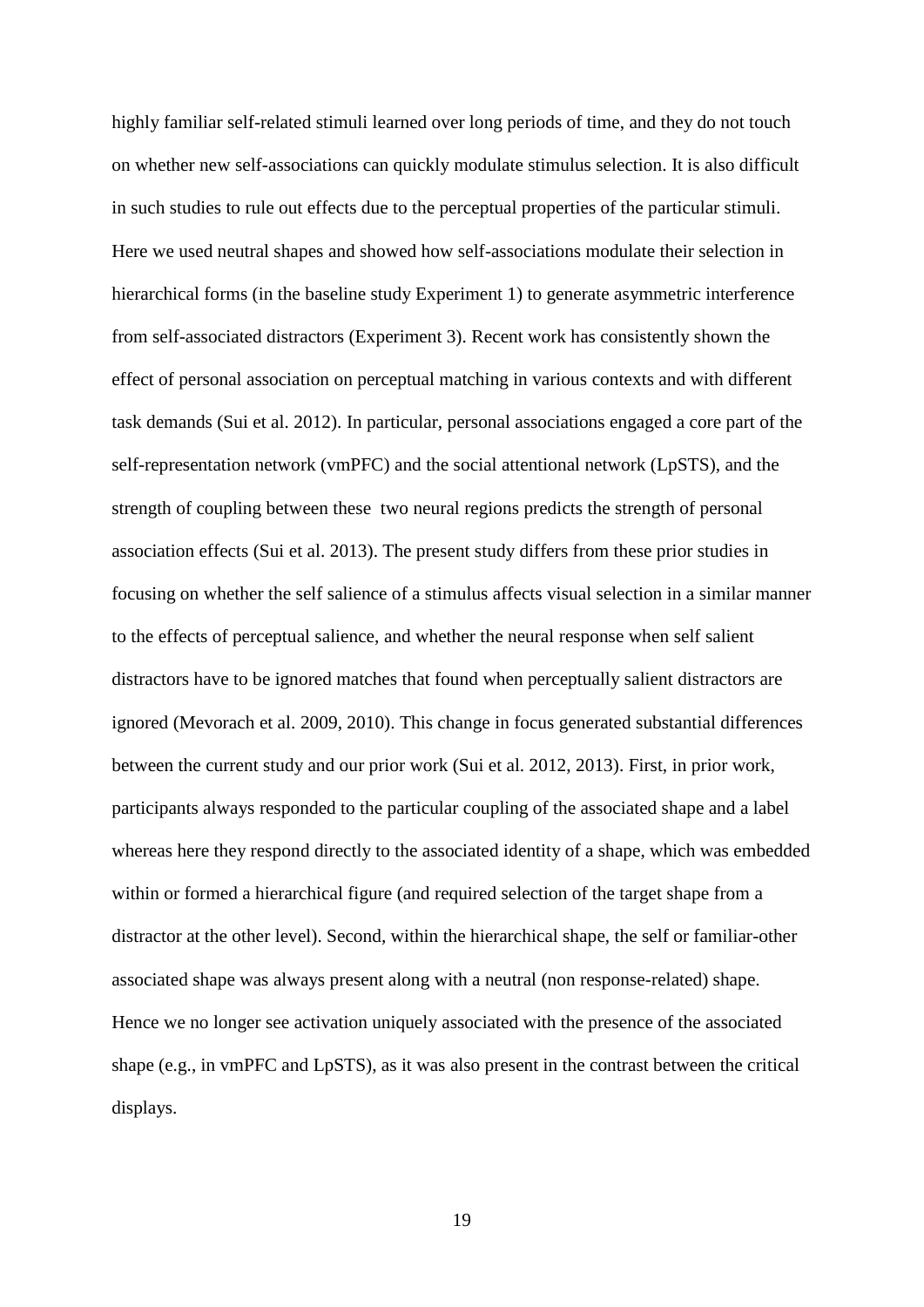Following the current study, interesting questions remain about whether perceptual and self saliency interact in selection (i.e. when the two types of saliency co-vary). Prior work has showed that perceptual salience operates in a bottom-up fashion, and responses to low saliency target in the presence of high salient distractors leads to down-regulation of distractor-driven activity in occipital visual cortex (Mevorach et al. 2010). In contrast self salience may reflect top-down control processes when a set for the social association is formed. Whether this self association also modulates processing in early visual cortex is unknown. Some researchers have also argued that self-saliency may result from differential effects of reward (Behrens et al. 2008; Northoff and Hayes 2011) or positive emotion (Ma and Han 2010). For example, Sui et al. (2012) compared the effects of self-association with the effects of associating shapes to have different reward values. Perceptual matching was faster and more accurate for both self-associated shapes and shapes associated to high reward, and both forms of association led to reduced effects of stimulus contrast reduction on perceptual discrimination. These results suggest that self-saliency may reflect increased reward values linked to the self compared with other people. It is interesting too that the association of high reward values to a stimulus have also been argued to change the perceptual saliency of the stimulus (e.g., Hickey and van Zoest 2012). Reward may be a common underlying mechanism linking self and perceptual salience. This speculation should be tested in future research.

Overall, though, our evidence suggests that associating stimuli with the self can provide a new means of examining social modulation of perception without confounds from stimulus familiarity and complexity. Going beyond this, here we show that, once formed, personal associations can modulate the saliency of stimuli and subsequently impact on visual selection. We suggest that self-association can dynamically tune attention in the environment by altering the social saliency of stimuli.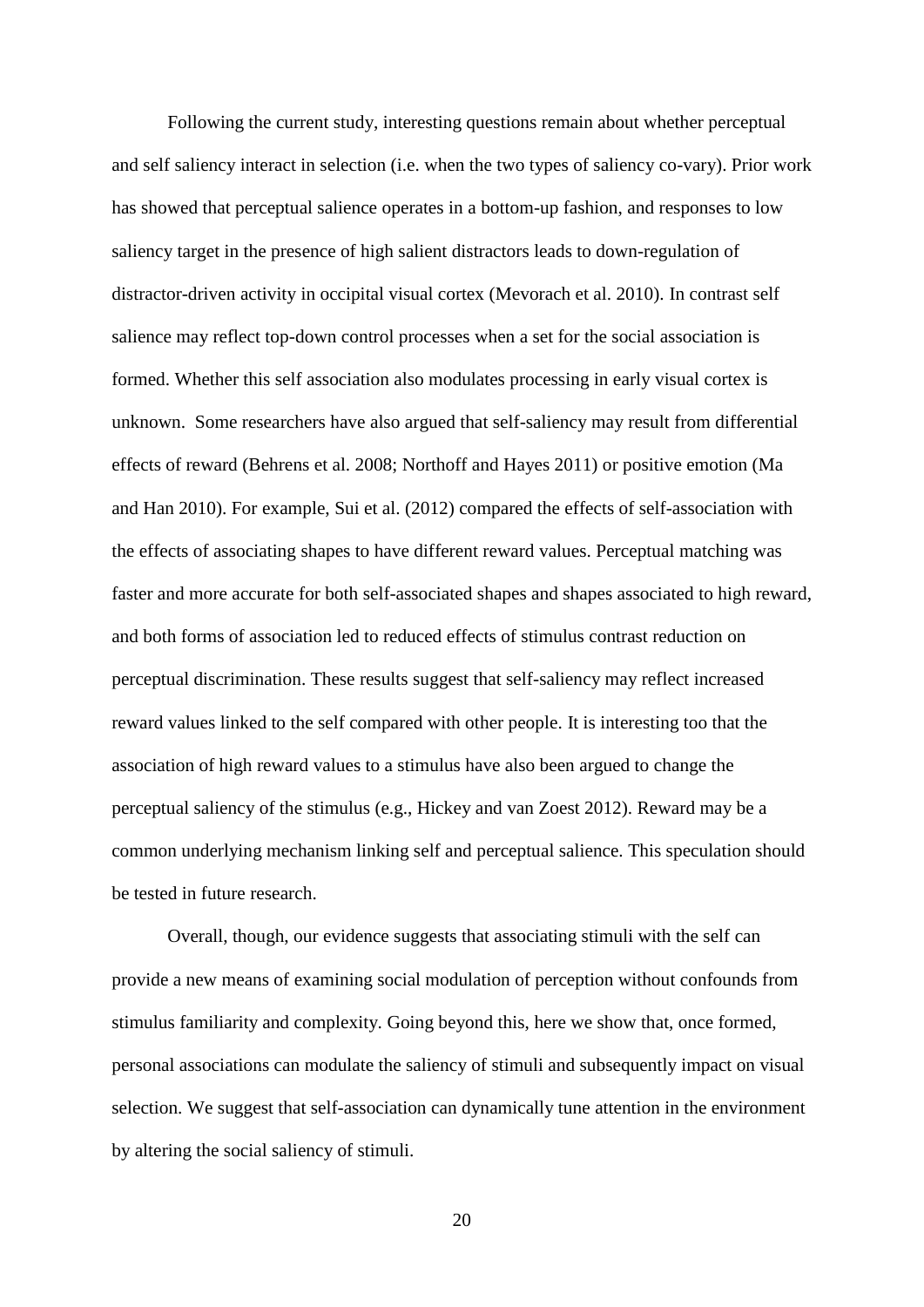**Acknowledgements**. This work was supported by a National Nature Science Foundation of China to the first author (NSFC31170973), by a grant from the Economic and Social Research Council (UK) and the European Research Council (Advanced Investigator award PePe, 323833) to the last author.

## **References**

Ashburner J, Friston KJ. 2005. Unified segmentation. NeuroImage. 26:839-851.

- Behrens TEJ, Hunt LT, Woolrich MW, Rushworth, MFS. 2008. Associative learning of social value. Nature. 456:245-249.
- Bouvier SE. 2009. Top-down influences of spatial attention in visual cortex. J Neurosci. 29:1597-1598
- Brédart S, Delchambre M, Laureys S. 2006. One's own face is hard to ignore. Q J Exp Psychol. 59:46–52.
- Bressler S, Tang W, Sylvester CM, Shulman G, Corbetta M. 2008. Top-down control of human visual cortex by frontal and parietal cortex in anticipatory visual spatial attention. J Neurosci. 28:10056-10061.
- Corbetta M, Kincade JM, Ollinger JM, McAvoy MP, Shulman GL. 2000. Voluntary orienting is dissocciated from target detection in human posterior parietal cortex. Nat Neurosci. 3:292-297.
- Dosher BA, Lu ZL. 1998. Perceptual learning reflects external noise filtering and internal noise reduction through channel reweighting. Proc Natl Acad Sci USA. 95:13988-13993.
- Fink GR, Marshall JC, Halligan PW, Dolan RJ. 1999. Hemispheric asymmetries in global/local processing are modulated by perceptual salience. Neuropsychologia. 37:31- 40.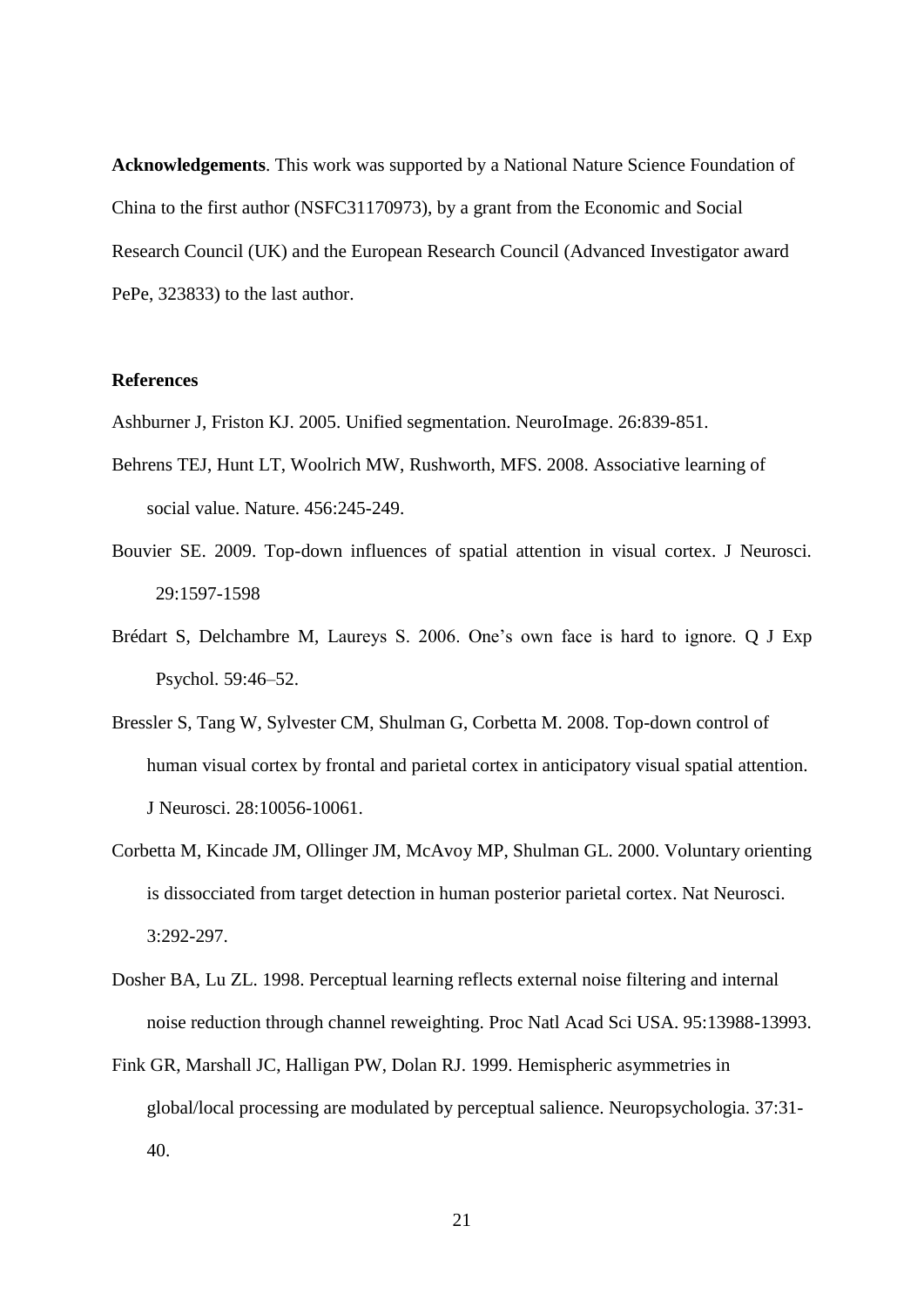- Fink GR, Marshall JC, Halligan PW, Frith CD, Frackowiak RSJ, Dolan RJ. 1997. Hemispheric specialization for global and local processing: The effect of stimulus category. P Roy Soc Lond B Bio. 264:487-494.
- Gronau N, Cohen A, Ben-Shakhar G. 2003. Dissociations of personally significant and taskrelevant distractors inside and outside the focus of attention: A combined behavioral and psychophysiological study. J Exp Psychol Gen. 132:512–529.
- Hickey C, van Zoest W. 2012. Reward creates oculomotor salience. Curr. Biol. 22: R219-220.
- Hubner R. 2000. Attention shifting between global and local target levels: The persistence of level-repetition effects. Vis Cogn. 7:465-484.
- Karni A, Sagi, D. 1993. The time-course of learning a visual skill. Nature. 365:250-252.
- Keenan JP, McCutcheon B, Sanders G, Freund S, Gallup GG, Pascual-Leone A. 1999. Left hand advantage in a self-face recognition task. Neuropsychologia. 37:1421-1425.
- Keyes H, Brady N. 2010. Self-face recognition is characterized by "bilateral gain" and by faster, more accurate performance which persists when faces are inverted. Q J Exp Psychol.63:840-847.
- Li S, Mayhew SD, Kourtzi Z. 2009. Learning Shapes the Representation of Behavioral Choice in the Human Brain. Neuron. 62:441-452.
- Lux S, Marshall JC, Ritzl A, Weiss PH, Pietrzyk U, Shah NJ, Zilles K, Fink GR. 2004. A functional magnetic resonance imaging study of local/global processing with stimulus presentation in the peripheral visual hemifields. Neuroscience. 124:113-120.
- Melloni L, van Leeuwen S, Alink A, Müller NG. 2012. Interaction between bottom-up saliency and top-dwon control: How saliency maps are created in the human brain. Cerebral Cortex, 22:2943-2952.
- Mevorach C, Hodsoll J, Allen H, Shalev L, Humphreys GW. 2010. Ignoring the Elephant in the Room: A Neural Circuit to Downregulate Salience. J Neurosci. 30:6072-6079.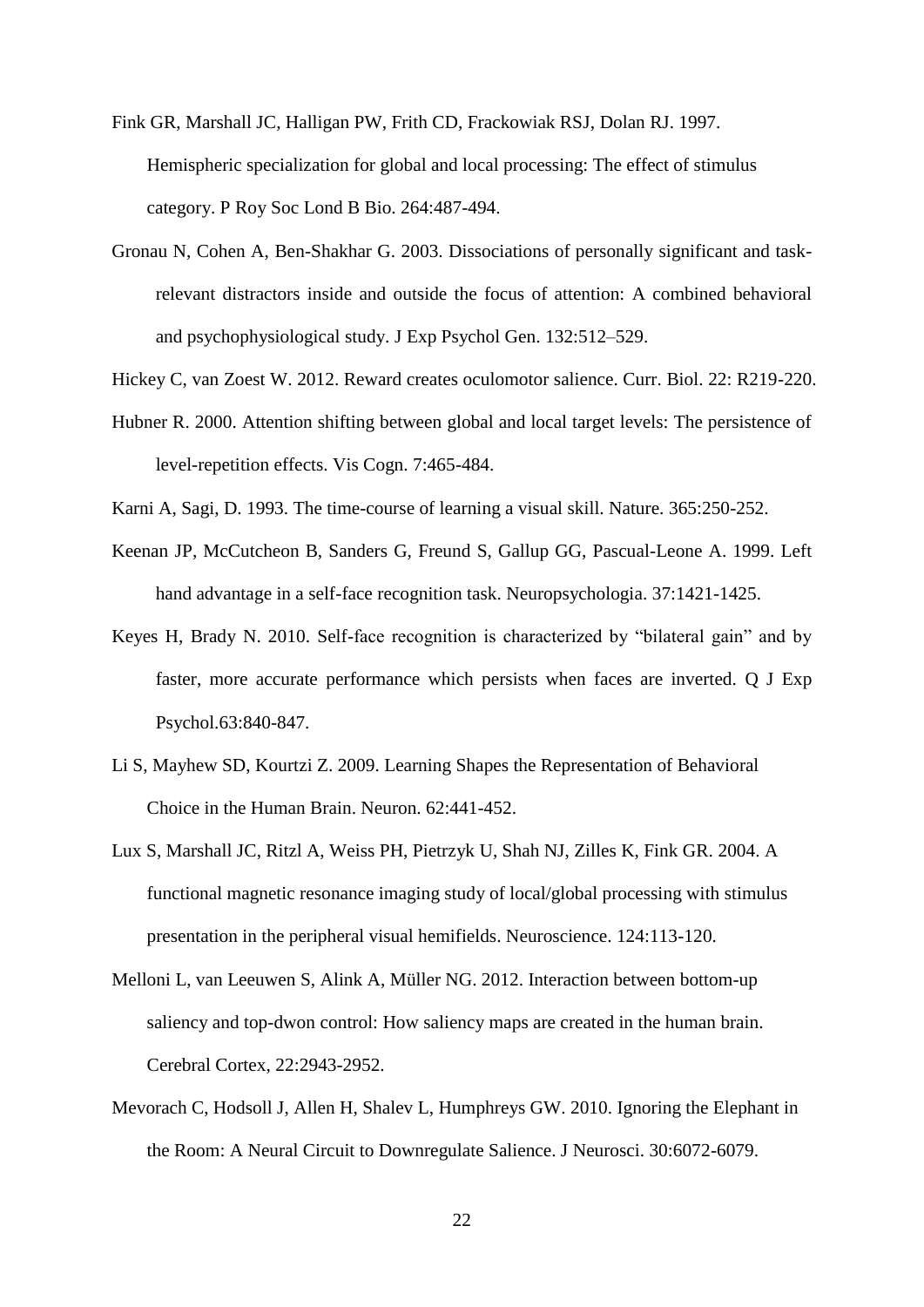- Mevorach C, Humphreys GW, Shalev L. 2006. Opposite biases in salience-based selection for the left and right posterior parietal cortex. Nat Neurosci. 9:740-742.
- Mevorach C, Shalev L, Allen HA, Humphreys GW. 2009. The Left Intraparietal Sulcus Modulates the Selection of Low Salient Stimuli. J Cognitive Neurosci. 21:303-315.
- Navon D. 1977. Forest before Trees Precedence of Global Features in Visual-Perception. Cognitive Psychol. 9:353-383.
- Northoff, G, Hayes DJ. 2011. Is our self nothing but reward? Biol Psychiatry. 69, 1019-1025.
- Posner MI, Walker JA, Friedrich FJ, Rafal RD. 1984. Effects of parietal injury on covert orienting of attention. J Neurosci. 4:1864-1874.
- Seitz AR, Watanabe T. 2003. Is subliminal learning really passive? Nature. 422:36.
- Sui J, Chechlacz M, Humphreys GW. 2012. Dividing the self: distinct neural substrates of task-based and automatic self-prioritization after brain damage. Cognition. 122:150-162.
- Sui J, Han S. 2007. Self-construal priming modulates neural substrates of self-awareness. Psychol Sci. 18:861-866.
- Sui J, He X, Humphreys GW. 2012. Perceptual effects of social salience: Evidence from selfprioritization effects on perceptual matching. J Exp Psychol Human. 38:1105-1117.
- Sui J, Humphreys GW. 2013. The boundaries of self face perception: Response time distributions, perceptual categories, and decision weighting. Vis Cogn. 21:415-445.
- Sui J, Rotshtein P, Humphreys GW. 2013. Coupling social attention to the self forms a network for personal significance. Proc Natl Acad Sci USA. 110:7607-7612.
- Thaler L, Goodale MA. 2011. Neural substrates of visual spatial coding and visual feedback control for hand movements in allocentric and target-directed tasks. Front Hum Neurosci. doi: 10.3389/fnhum.2011.00092
- Townsend JT, Ashby FG. 1983. Stochastic modelling of elementary psychological processes. Cambridge (UK): Cambridge University Press.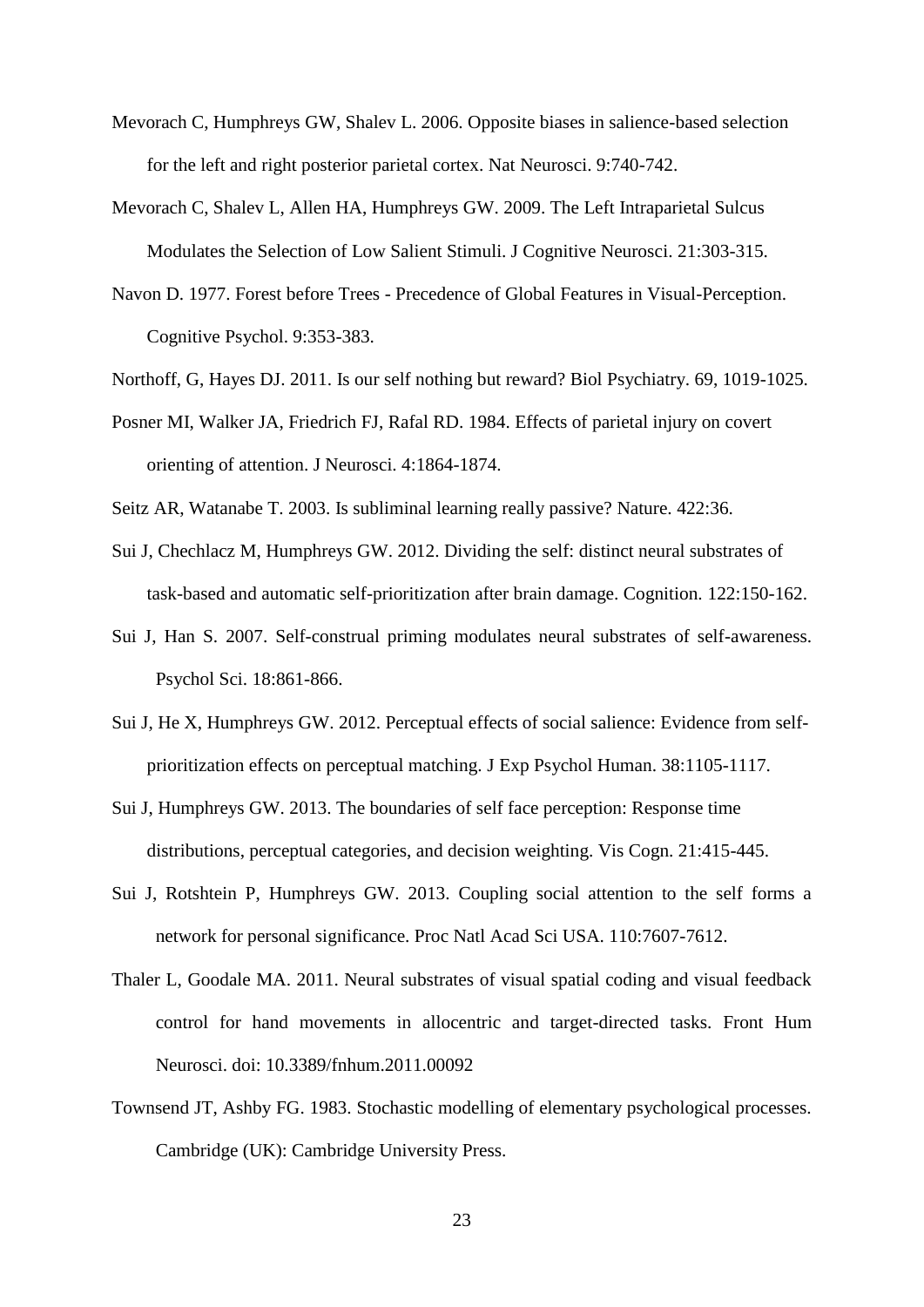- Yovel G, Yovel I, Levy J. 2001. Hemispheric asymmetries for global and local visual perception: Effects of stimulus and task factors. J Exp Psychol Human. 27:1369-1385.
- Watanabe T, Nanez JE, Sasaki Y. 2001. Perceptual learning without perception. Nature. 413:844-848.
- Weissman DH, Woldorff MG. 2005. Hemispheric asymmetries for different components of global/local attention occur in distinct temporo-parietal loci. Cereb Cortex. 15:870-876.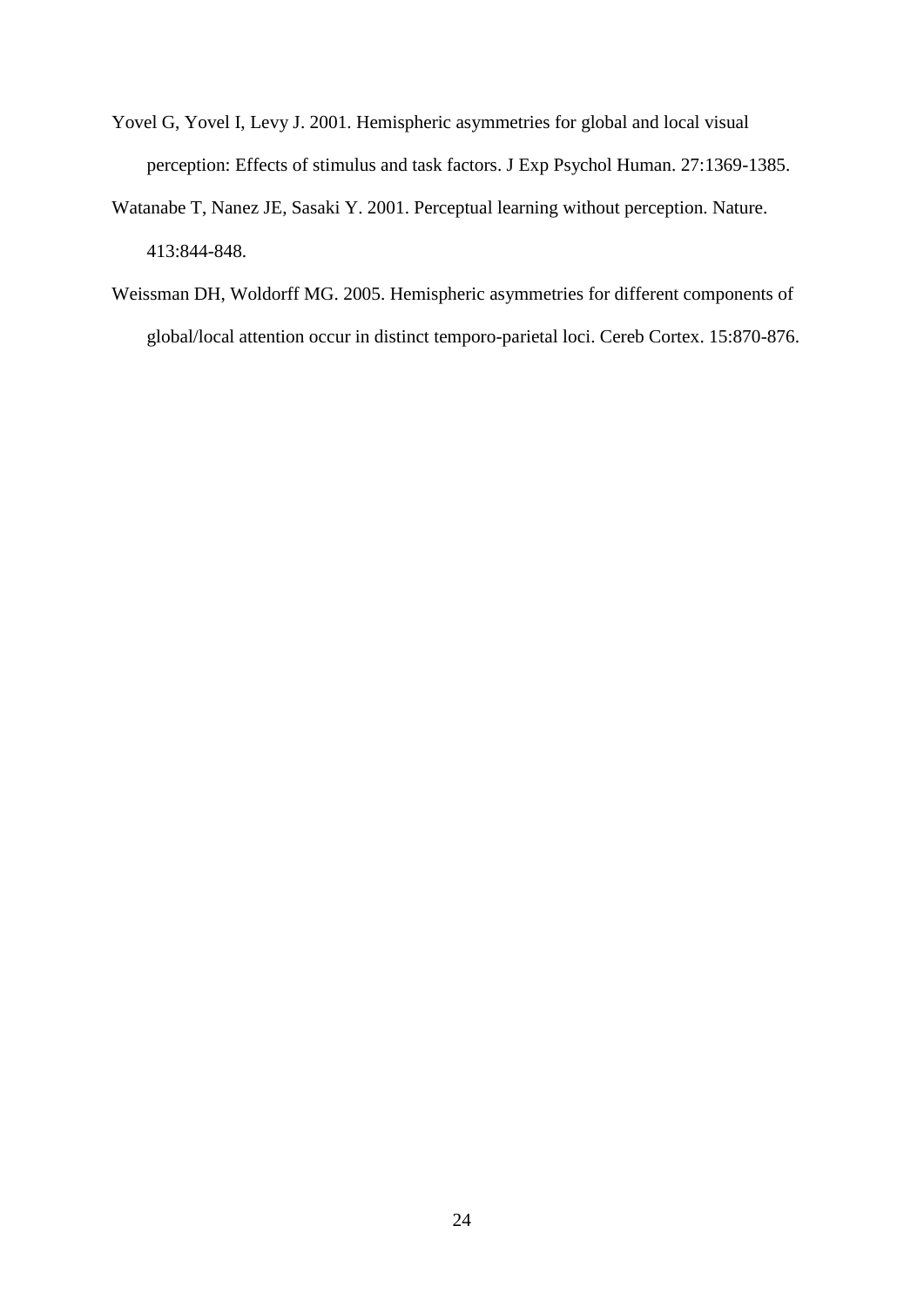#### **Figure legends**

**Figure 1** Examples of stimuli and procedures in Experiment 1 (a), Experiment 2 (b), and Experiment 3 (c). Three types of shapes (square, circle, and hexagon) in each experiment were counterbalanced across participants, and formed hierarchical shapes for the congruent and incongruent trials, and global-salience and local-salient trials. The targets appeared equally above or below fixation.

**Figure 2** (a) The efficiency of responding as a function of the target (global vs. local) and item congruency (congruent vs. incongruent) in Experiment 1. (b) Experiment 2 manipulated the perceptual salience of stimuli. The data show the efficiency for incongruent trials as a function of the level of target (global vs. local), and the salience level (distractor-salient vs. target-salient). (c) Experiment 3 manipulated the self salience of stimuli. The data demonstrated the efficiency of performance on incongruent trials as a function of the target (global vs. local), the task (self vs. unfamiliar other or friend vs. unfamiliar other), and the level of self salience (distractor-salient vs. target-salient). Error bars represent standard errors. **Figure 3** (a) Behavioral efficiency measures for incongruent trials as a function of the level of the target (global vs. local) and the level of self salience (distractor salient vs. target salient) in Experiment 4. (b) Region of interest analysis on a region [-30 -68 34] from previous study of perceptual salience (Mevorach et al. 2009). The peak estimate effect size on neural responses as a function of the level of salience (distractor-salient vs. target-salient) and the level of the target (global vs. local). Neural responses were greater for the self shape as a distractor than for the self shape as target. Error bars represent standard errors.

**Figure 4** (a) The results of contrasting the self as a distractor vs. the self as a target in the whole-brain analysis in Experiment 4. The peak estimated beta values for the effect of self salience were extracted from a region at [-20, -66, 56] as a function of the level of salience (distractor-salient vs. target-salient) and the level of the target (global vs. local). Similar to